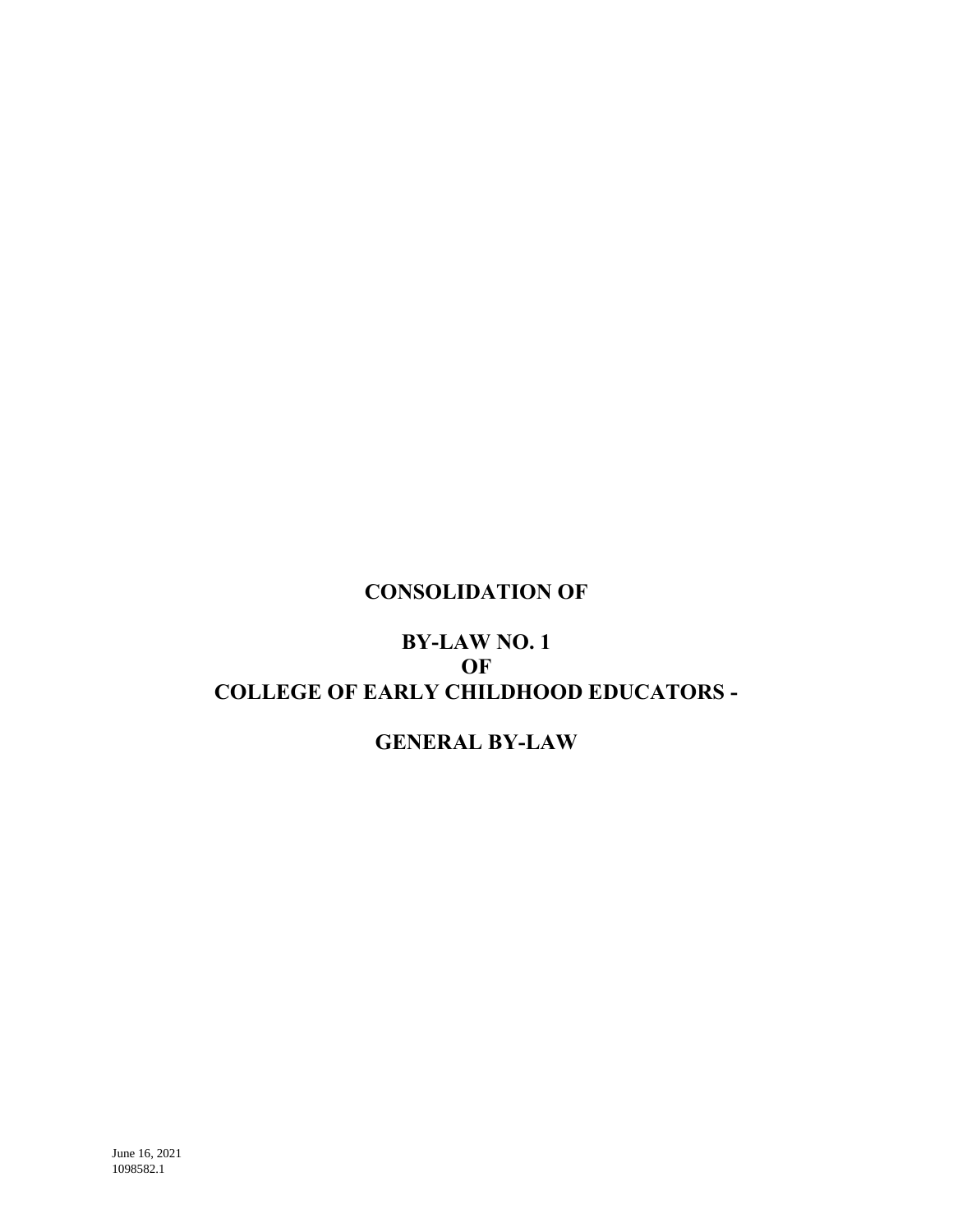## **CONSOLIDATION OF BY-LAW NO. 1**

## **(June 16, 2021)**

A by-law relating generally to the transaction of the business and affairs of the College of Early Childhood Educators.

**BE IT ENACTED** as a by-law of the College as follows:

#### **1. DEFINITIONS**

1.01 In this By-law, unless otherwise defined or required by the context, the following words and phrases shall have the meanings set out below:

> "**Act**" means the *Early Childhood Educators Act, 2007*, as the same may be amended from time to time.

"**Business Day**" means any day other than a Holiday.

"**By-laws**" means the by-laws made under the Act.

"**College**" means the College of Early Childhood Educators.

"**Committee**" means a committee required by subsection 19(1) of the Act or any other committee established by Council.

"**Council**" includes the transitional Council of the College appointed in accordance with the Act.

**"Councillor"** means a member of Council elected or appointed in accordance with the Act and includes a member of the transitional Council appointed in accordance with the Act.

#### "**Holiday**" means

- a) any Saturday or Sunday;
- b) New Year's Day;
- c) Family Day;
- d) Good Friday;
- e) Victoria Day;
- f) Canada Day;
- g) Civic Holiday;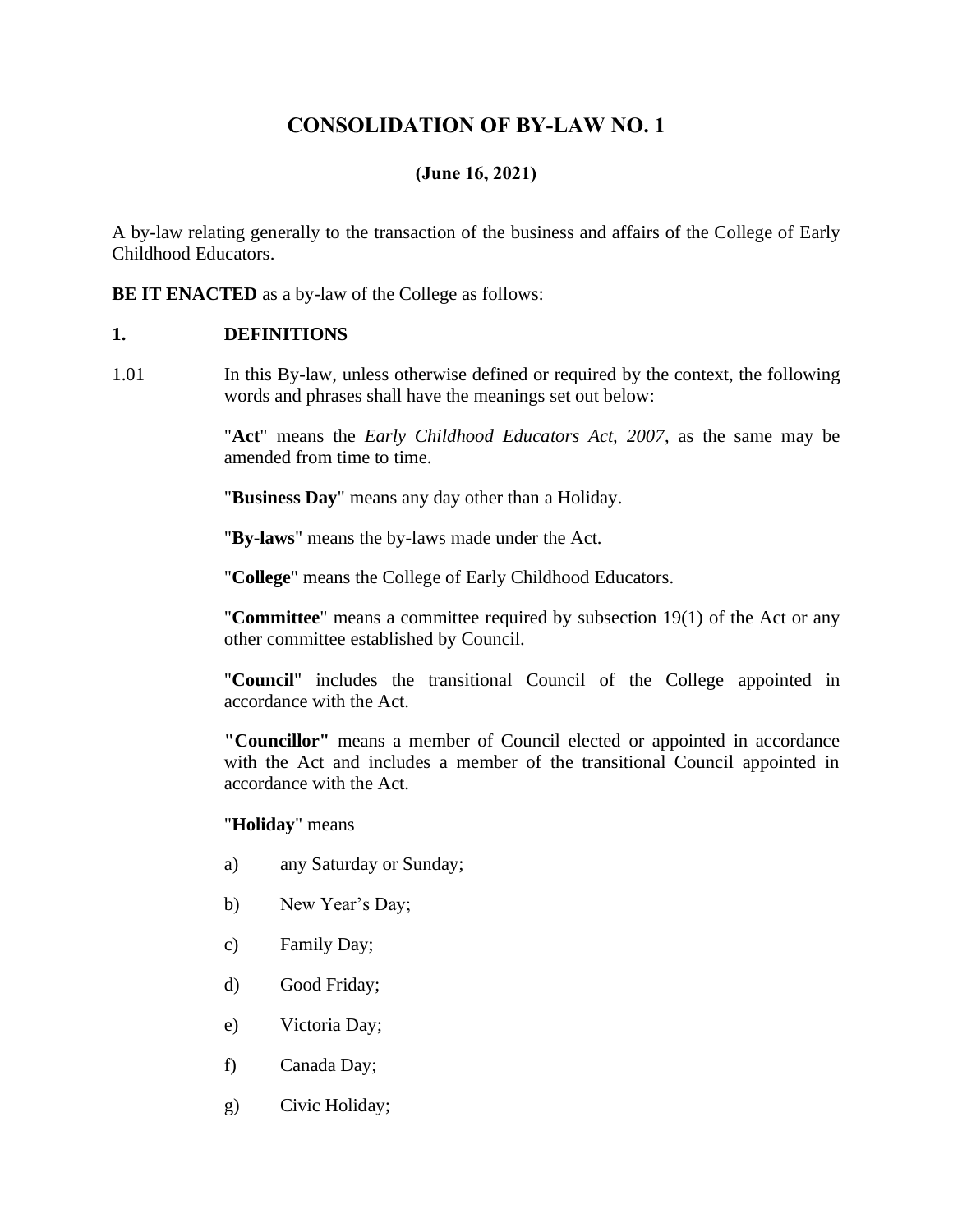- h) Labour Day;
- i) Thanksgiving Day;
- j) Christmas Day;
- k) Boxing Day;
- l) Where New Year's Day, Canada Day, Christmas Day, or Boxing Day falls on a Saturday or Sunday, the additional day designated by the College as a holiday;
- m) Any special holiday proclaimed by the Governor General or the Lieutenant Governor; and
- n) Any other day designated by the College as a holiday.

"**Minister**" means the Minister of Education or any other member of the Executive Council to whom the administration of the Act is assigned under the *Executive Council Act*.

"**member of the College**" means an individual who holds a certificate of registration issued under the Act.

"**Registrar"** includes the person appointed to act as transitional Registrar and a person appointed as acting Registrar by the Council during a vacancy in the office of the Registrar or the disability or absence of the Registrar.

"**Regulations**" means the regulations made under the Act.

"**Signing Officer**" means the Registrar, Council Chair, Council Vice-Chair and such other Councillors or other individuals employed by the College as are named by the Executive Committee.

## **2. SEAL**

- 2.01 The seal, an impression whereof is stamped in the margin hereof, shall be the corporate seal of the College.
- 2.02 Any person authorized to sign any document on behalf of the College may affix the seal thereto.

## **3. HEAD OFFICE**

3.01 The head office of the College shall be in the City of Toronto, in the Province of Ontario, and at such place therein as the Council may, from time to time, determine.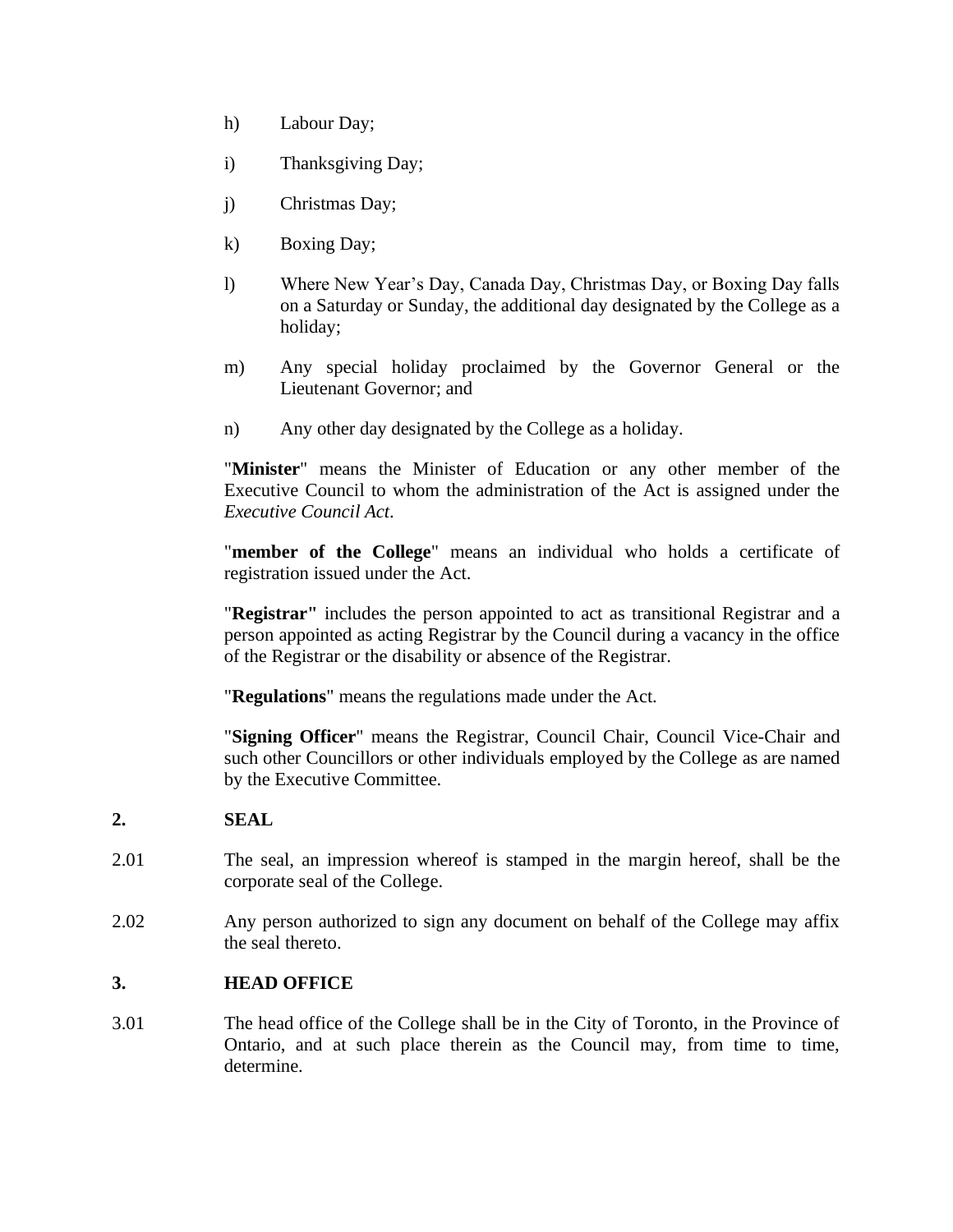## **4. BANKING**

- 4.01 In this article, "bank" means any bank or trust company appointed under section 4.02.
- 4.02 The Council shall appoint one or more banks chartered under the *Bank Act*  (Canada) or trust companies for the use of the College.
- 4.03 All money belonging to the College shall be deposited in the name of the College with the bank.
- 4.04 Any one Signing Officer may endorse any negotiable instrument for collection on account of the College through the bank or for deposit to the credit of the College with the bank and the College's stamp may be used for such endorsement.
- 4.05 Securities and other financial documents shall be placed with the bank in the College's safety deposit box designated for this use. Any and all securities and financial documents so deposited may be withdrawn, from time to time, only upon the written order of the College, signed by such Signing Officers or Signing Officer, and in such manner as shall from time to time be determined by resolution of the Council and such authority may be general or confined to specific instances.
- 4.06 All cheques, bills of exchange or other orders for payment of money, notes or other evidences of indebtedness issued in the name of the College shall be signed by such Signing Officers or Signing Officer, or such other person or persons as Council may designate, direct or authorize from time to time by resolution and in such manner as shall from time to time be determined by resolution of the Council.
- 4.07 Any one Signing Officer may arrange, settle, balance and certify all books and accounts between the College and the bank, and may receive all paid cheques and vouchers and sign all bank forms or settlement of balances and release or verification slips.

#### **5. INVESTMENT**

5.01 The Registrar may invest funds on behalf of the College in such manner as the Council may, from time to time, direct.

## **6. BORROWING**

- 6.01 The Council may from time to time, without authorization by the members of the College, by resolution,
	- (a) borrow money on the credit of the College,
	- (b) limit or increase the amount or amounts to be borrowed,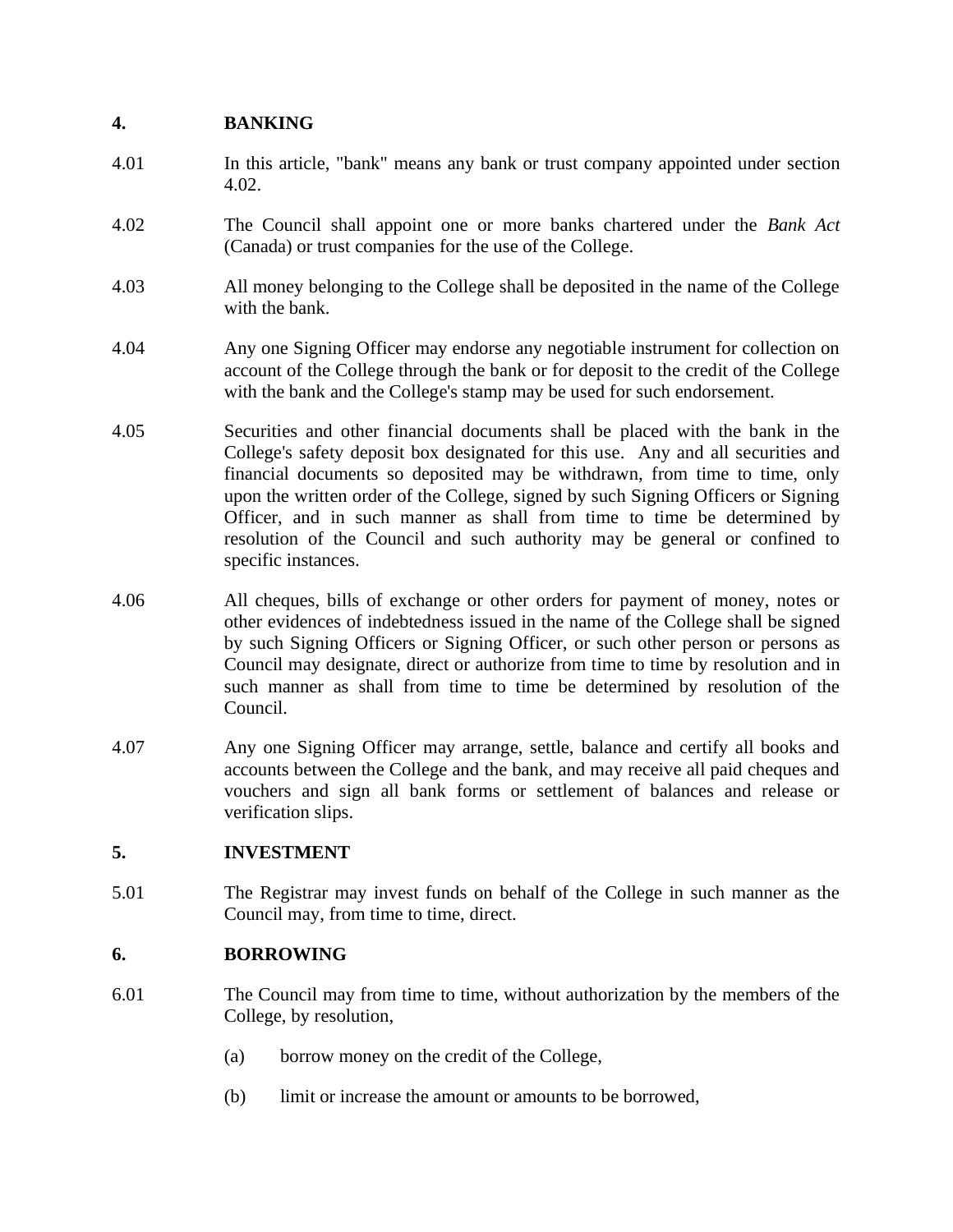- (c) issue, reissue, sell or pledge debt obligations of the College, and
- (d) mortgage, hypothecate, pledge or otherwise create a security interest in all or any property of the College owned or subsequently acquired, to secure any obligation of the College.
- 6.02 The Council may from time to time authorize any Councillor or Councillors, officer or officers or employee of the College to make arrangements with reference to the monies borrowed or to be borrowed as aforesaid and as to the terms and conditions of the loan thereof and as to the securities to be given therefor, with power to vary or modify such arrangements, terms and conditions and to give such additional debt obligations for any monies borrowed or remaining due by the College as Council may authorize.
- 6.03 The words "**debt obligations**" as used in this Article 6 mean bonds, debentures, banker's acceptances, notes or other similar obligations or guarantees of such an obligation, whether secured or unsecured.
- 6.04 Without limiting the generality of the provisions of By-law No. 11, the Executive Committee shall be authorized to exercise all of the powers of Council under this Article 6.

#### **7. EXECUTION OF DOCUMENTS**

- 7.01 Any instruments in writing may be signed in the name of and on behalf of the College by any two Signing Officers. The term "**instruments in writing**" as used in this By-law, shall, without limiting the generality thereof, include contracts, documents, deeds, mortgages, charges, security interests, conveyances, transfers and assignments of property, agreements, tenders, releases, receipts and discharges for the payment of money or other obligations and all paper writings.
- 7.02 Any two of the Signing Officers or any persons from time to time designated by resolution of the Council may vote or transfer any and all shares, bonds or other securities from time to time standing in the name of the College in its individual or any other capacity or as trustee or otherwise and may accept in the name and on behalf of the College transfers of shares, bonds or other securities from time to time transferred to the College, and may affix the corporate seal to any such transfers or acceptances of transfer, and may make, execute and deliver under the corporate seal any and all instruments in writing necessary or proper for such purposes, including the appointment of an attorney or attorneys to make or accept transfers of shares, bonds or other securities on the books of any company or corporation.
- 7.03 Notwithstanding any provisions to the contrary contained in the By-laws, the Council may at any time, by resolution, direct the manner in which, and the person or persons by whom, any particular instrument in writing, contract or obligations of the College or class of instruments in writing, contracts or obligations of the College may or shall be executed.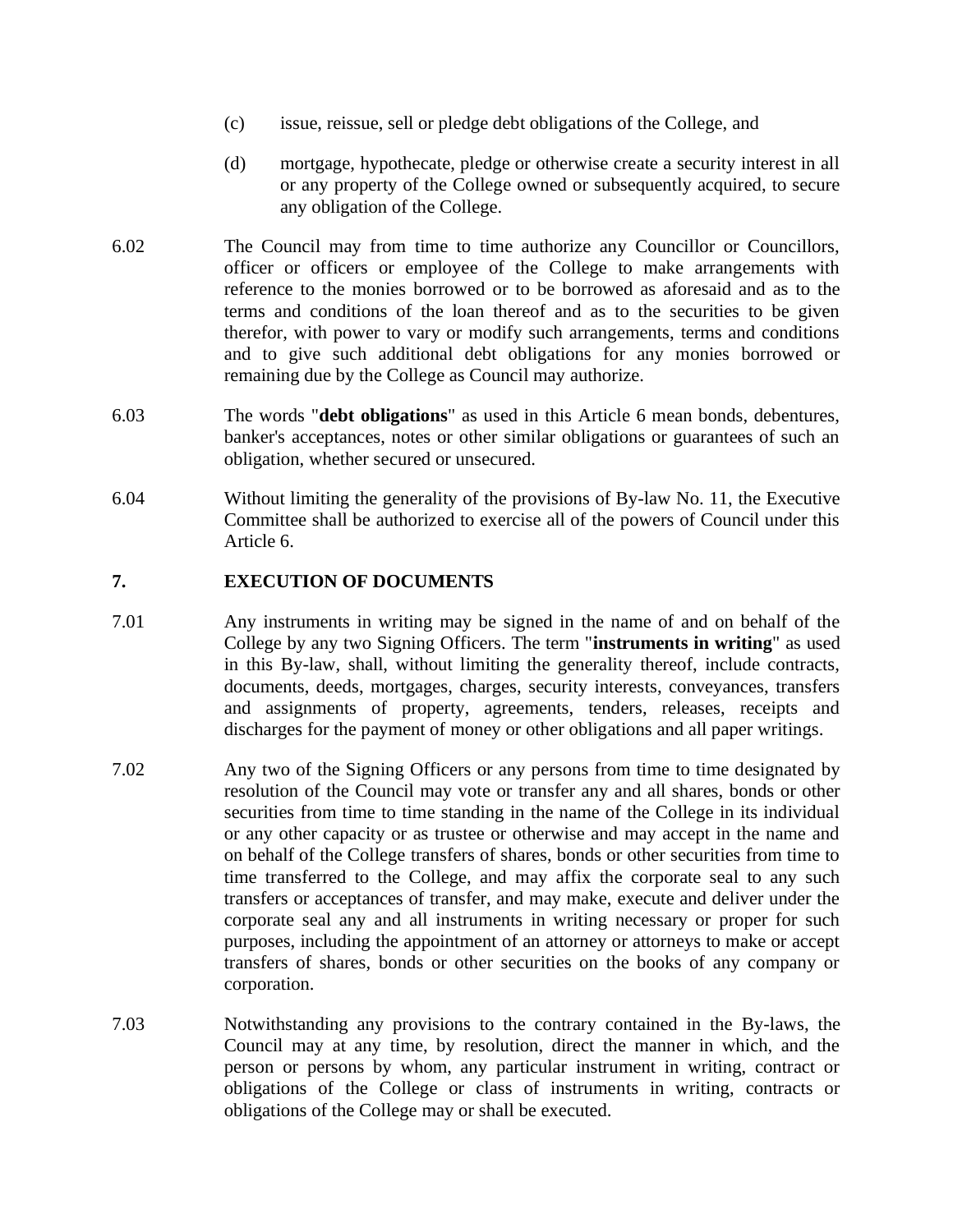7.04 The seal of the College shall, when required, be affixed to contracts, documents, or instruments in writing, signed as aforesaid.

#### **8. FINANCIAL AUDIT**

- 8.01 The fiscal year of the College is from July 1 to June 30.
- 8.02 The Council shall annually appoint auditors who are duly licensed under the *Public Accountancy Act* to hold office until their successors are appointed.
- 8.03 In the event that the auditors appointed in section 8.02 are unable to continue their duties as agreed, the Council may appoint new auditors.
- 8.04 The Council may, by a resolution passed by at least two-thirds of the votes cast at a meeting of Council called for the purpose, remove the auditors before the expiration of the term of office and shall, by a majority of the votes cast at that meeting, appoint successor auditors for the remainder of the term.
- 8.05 The remuneration of the auditors shall be fixed, from time to time, by the Council.
- 8.06 No one shall be appointed as an auditor who is a member of the Council or of the College.
- 8.07 The auditors shall conduct their audit in accordance with Canadian generally accepted auditing standards and issue an audit report on the financial statements prepared by management within six months of the end of the fiscal year of the College.
- 8.08 The auditors have a right of access, at all reasonable times, to all records, documents, books, accounts and vouchers of the College and are entitled to require from the Councillors, officers, employees and members of the College such information as is necessary in their opinion to enable them to report as required by law or under this Article.

#### **9. COUNCIL**

9.01 The affairs of the College shall be managed and administered by the Council as the same is established under the Act, the Regulations and the By-laws.

#### **10. POWERS OF COUNCIL**

10.01 The Council shall have full power with respect to the affairs of the College, including enactment, amendment and revoking of By-laws, and no By-law or resolution passed or enacted by the Council, or any other action taken by the Council, requires confirmation or ratification by the members of the College in order to become valid or bind the College. Without limiting the generality of the powers of the Council as set out in this section 10.01, the Council shall have the power to approve policies related in any way to the registration of members of the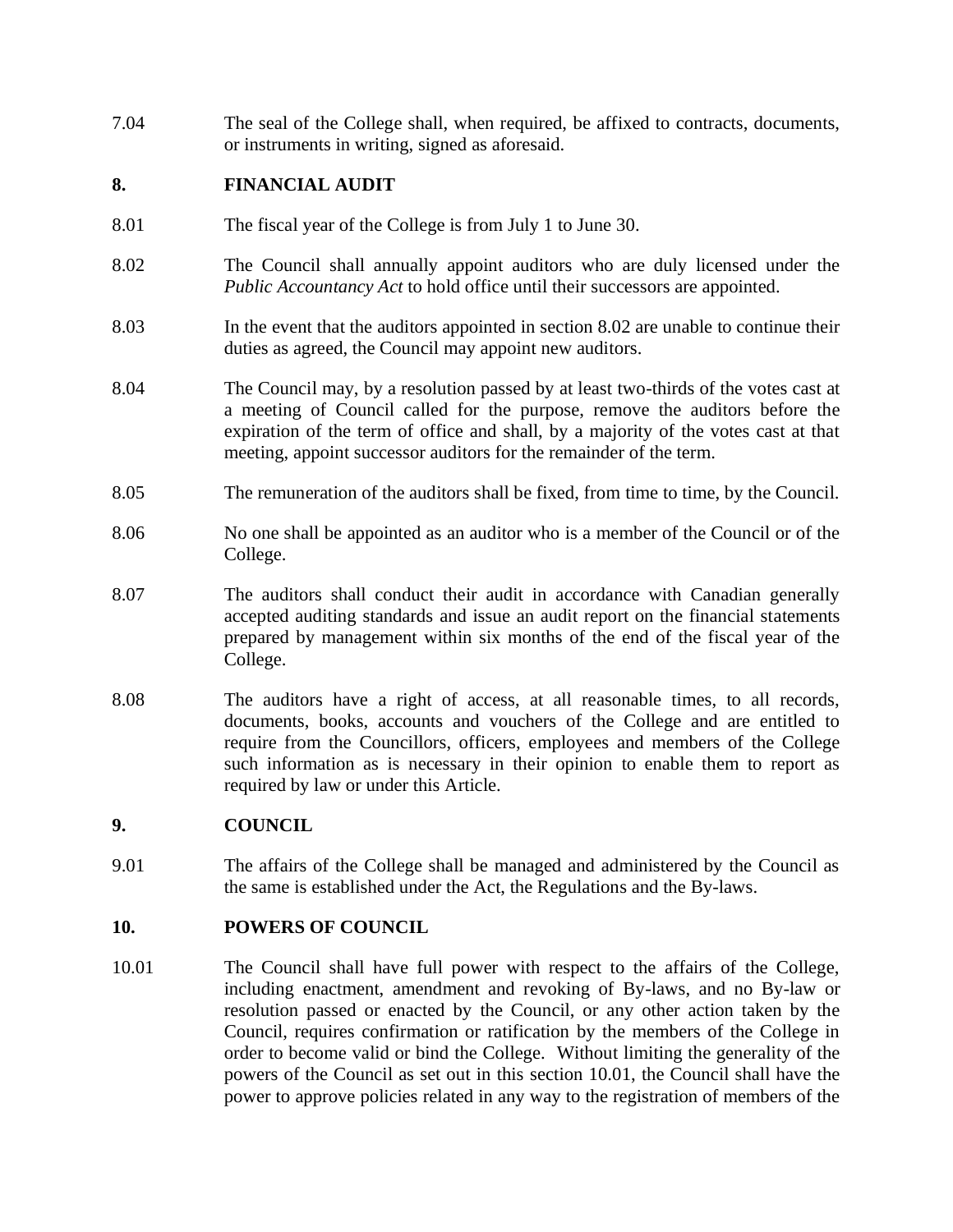College and to pass all necessary rules and regulations related in any way to the operation of any premises owned by or leased to the College. Notwithstanding the foregoing provisions of this section 10.01, the Councillors shall not carry out any of the duties or responsibilities of the Registrar unless there is a vacancy in that office or unless the Registrar is incapacitated.

#### **11. DUTIES OF COUNCILLORS**

11.01 Councillors and members of Committees shall perform their duties in accordance with the Act, the By-laws and the policies and procedures of the College.

#### **12. COUNCIL MEETINGS**

- 12.01 The Council shall be composed of the members of Council elected as provided in the By-laws and those persons who are appointed by the Lieutenant Governor in Council.
- 12.02 A majority of the Councillors shall form a quorum for the transaction of business.
- 12.03 Except as otherwise required by law, the Council may hold its meetings at the head office of the College or at any such place or places, in Ontario, as it may, from time to time, determine.
- 12.04 Meetings of Council may be formally called by the Council Chair or any three Councillors or by the Registrar on the direction of any of the foregoing.
- 12.05 Notice of the meetings of Council shall be given to each Councillor not less than three (3) days before the meeting is to take place.
- 12.06 Notwithstanding Article 20 of this By-law, notice of the meetings of Council shall be given to the members of the College and to the public in any manner as Council may, from time to time, consider reasonable.
- 12.07 Any Councillor may, at any time, waive notice of any Council meeting and may ratify and approve of any or all proceedings taken at such meeting.
- 12.08 The declaration of the Registrar or Council Chair that notice has been given pursuant to this By-law shall be sufficient and conclusive evidence of the giving of such notice.
- 12.09 Council may appoint a day or days in any month or months for regular meetings, at an hour to be named, and of such regular meeting no notice need be sent.
- 12.10 No formal notice of any meeting of Council shall be necessary if all of the Councillors are present, or if those absent have signified their consent to the meeting being held in their absence.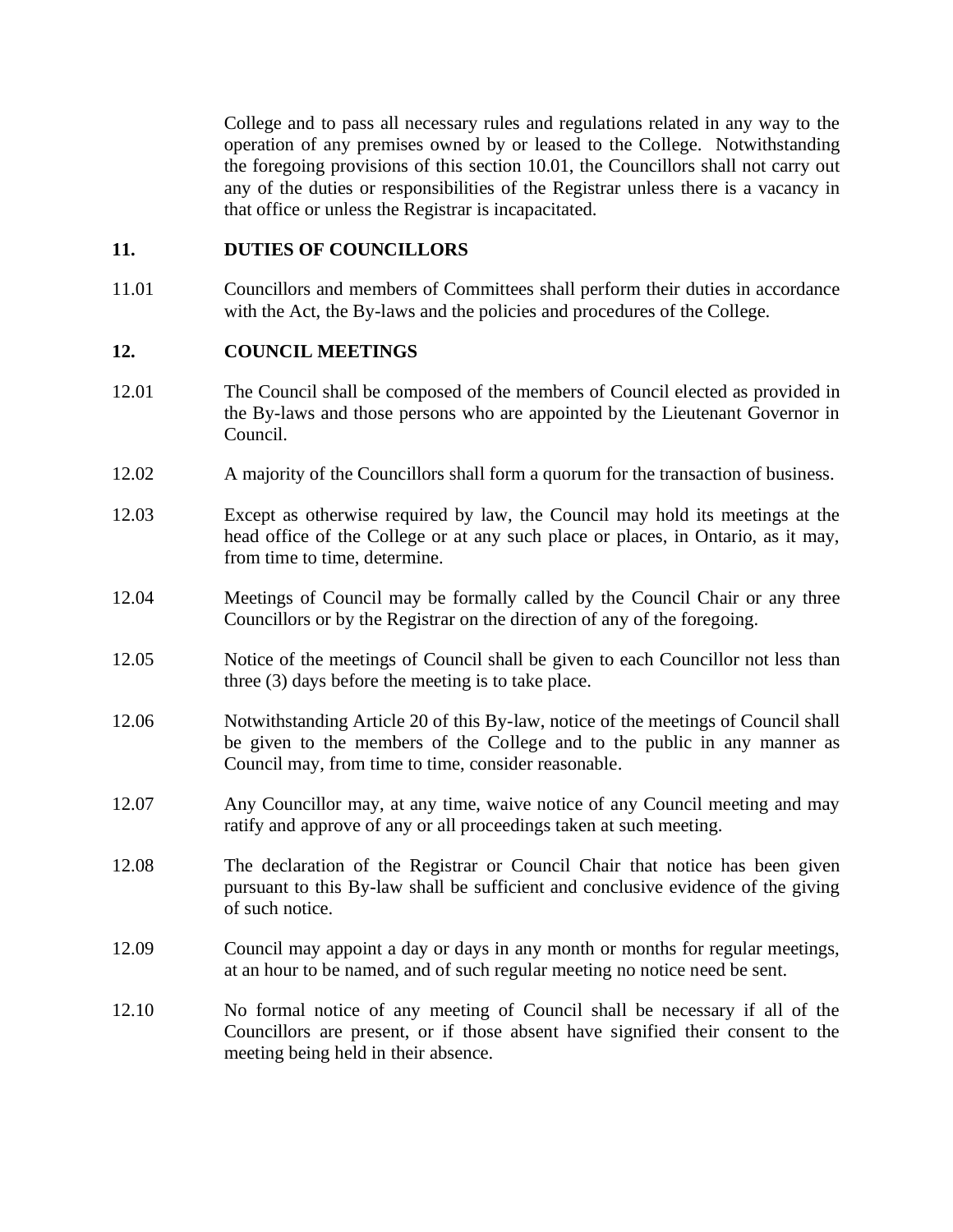- 12.11 A meeting of Council may also be held, without notice, immediately following the annual meeting of the members of the College.
- 12.12 Council may only consider or transact:
	- (a) at any Council meeting other than a meeting which is not open to the public:
		- (i) all matters placed on the agenda;
		- (ii) matters brought forward by the Executive Committee or the Registrar for deliberation or ratification;
		- (iii) recommendations and reports by Committees, including any proposed policy statements;
		- (iv) matters of which notice was given to the Registrar by a Councillor at the preceding Council meeting or where written notice has been given fourteen days in advance of the Council meeting;
		- (v) such other matters, not included in the agenda for the Council meeting, as a majority of Councillors in attendance determine to be of a sufficiently urgent nature; and
		- (vi) routine and procedural matters; and
	- (b) at a meeting that is not open to the public:
		- (i) the matter or matters for decision at the Council meeting contained in the notice of meeting provided to the Councillors;
		- (ii) matters brought forward by the Executive Committee or the Registrar for deliberation or ratification and which properly may be dealt with in a meeting that is not open to the public;
		- (iii) such other matters, not included in such notice, as a majority of the Councillors in attendance determine to be of a sufficiently urgent nature and which properly may be dealt with in a meeting that is not open to the public; and
		- (iv) routine and procedural matters.
- 12.13 No error or omission in giving notice for a meeting of Council shall invalidate such meeting or invalidate or make void any proceedings taken or had at such meeting and any Councillor may, at any time, waive notice of any such meeting.
- 12.14 Unless otherwise required by law or by the By-laws, questions arising at any meeting of Council shall be decided by a simple majority of votes cast by those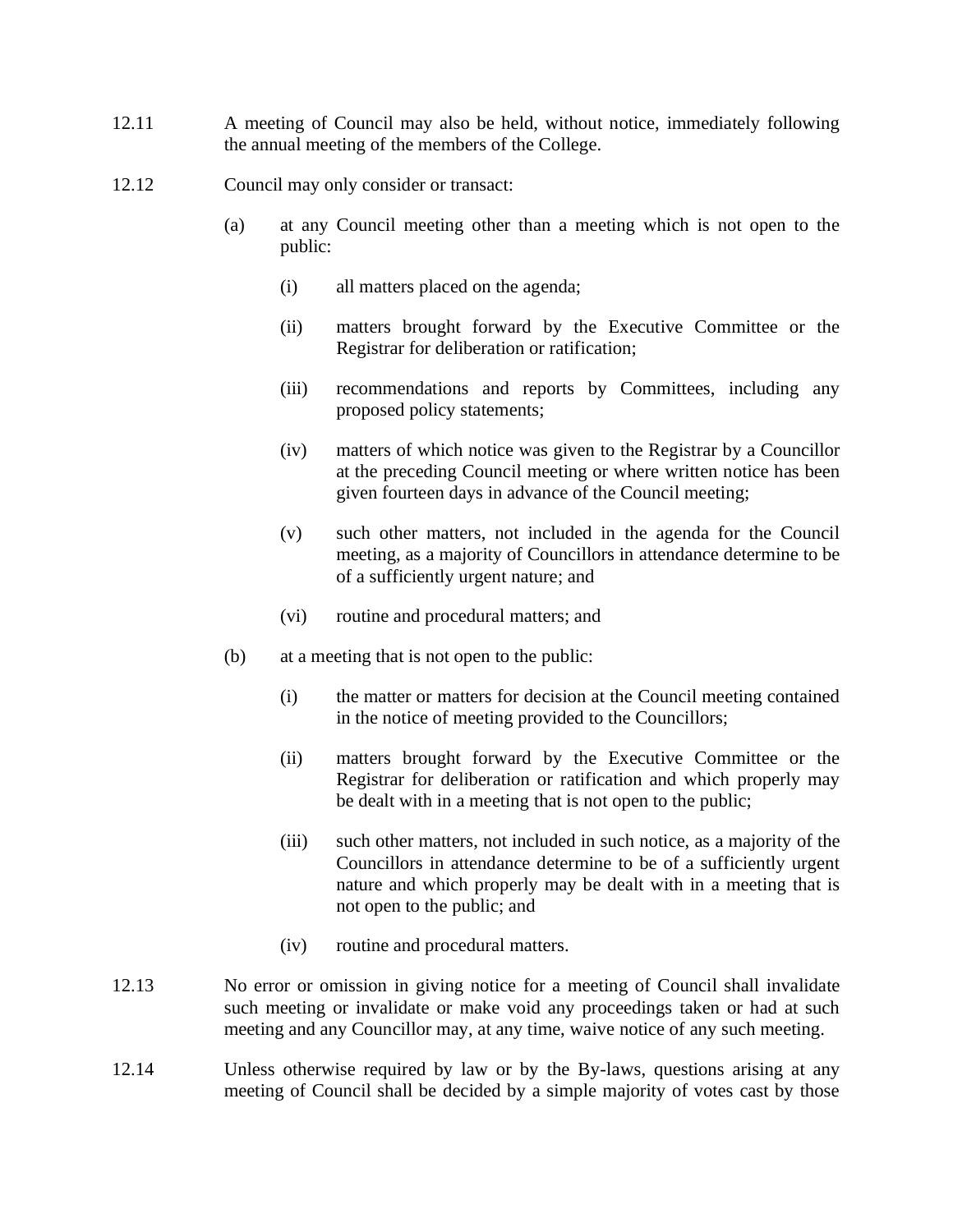Councillors present at the meeting. In case of an equality of votes, the Council Chair of the meeting shall not have a second, or casting, vote and the motion shall be considered to be lost.

- 12.15 Except where a secret ballot is required or at a meeting held by teleconference, every vote at a Council meeting shall be by a show of hands, but if any two Councillors so require, a roll call vote shall be taken. A vote at a Council meeting held by teleconference shall be taken in such manner as determined by the chair of the meeting unless a Councillor requests a roll call vote in which event a roll call vote shall be taken. A declaration by the chair of the meeting that a resolution has been carried and an entry to that effect in the minutes shall be admissible in evidence as prima facie proof of the fact, without proof of the number or proportion of the votes recorded in favour of or against such resolution.
- 12.16 Any meetings of the Council may be held in any manner that allows all persons participating to communicate with each other simultaneously and instantaneously.
- 12.17 Any meetings of the Council may be adjourned to any time and from time to time and such business may be transacted at such adjourned meetings as might have been transacted at the original meeting from which such adjournment took place. No notice shall be required of any such adjournment. Such adjournment may be made notwithstanding that no quorum is present.
- 12.18 In any point of procedure not covered in the By-laws, the rules of procedure in Wainberg's Society Meetings, as published from time to time, shall be followed so far as they may be applicable, provided that said Rules of Order are not inconsistent with the Act, the Regulations or the By-laws. Where such inconsistency exists, the Act, the Regulations or the By-laws shall govern.

#### **12.1 EXECUTIVE COMMITTEE (deleted)**

#### **13. COMMITTEES (DELETED)**

#### **14. OFFICERS OF THE COLLEGE**

- 14.01 There shall be a Council Chair, Council Vice-Chair, Registrar and such other officers as the Council may, from time to time, determine. No person may hold more than one office.
- 14.02 Any other officers of the College need not be Councillors nor members of the College. A Councillor may not be the Registrar or Deputy Registrar. In the absence of written agreement to the contrary, the terms of engagement of all officers (except the Council Chair and Council Vice-Chair) shall be settled, from time to time, by the Council.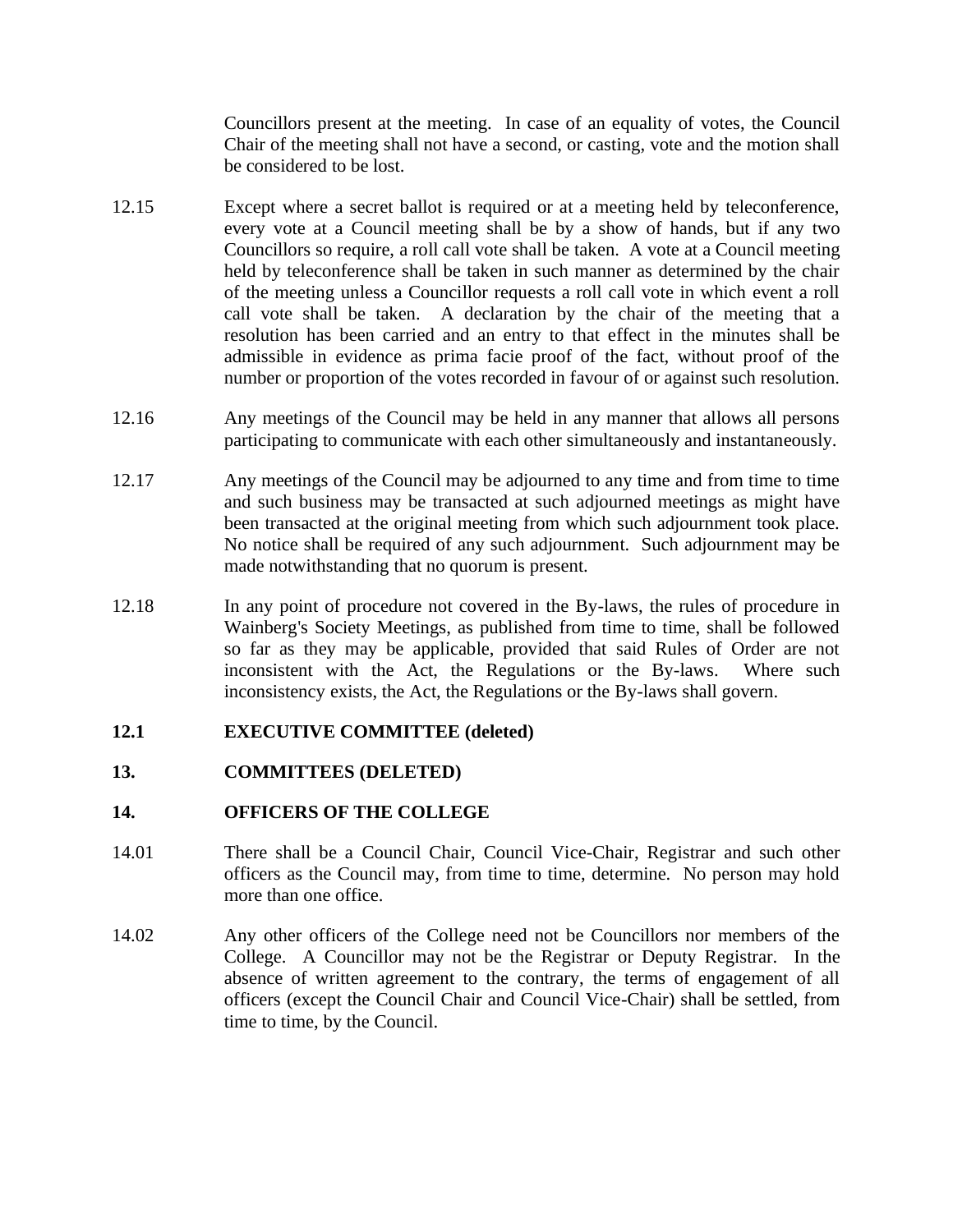## **15. DUTIES OF THE COUNCIL CHAIR, COUNCIL VICE-CHAIR AND OTHER OFFICERS**

- 15.01 The Council Chair shall, when present, preside at all meetings of members of the College, the Council and the Executive Committee. The Council Chair, subject to the authority of Council, shall have the general supervision of the affairs and business of the College.
- 15.02 The Council Chair and the Registrar, or other person appointed by the Council for that purpose, shall sign all By-laws.
- 15.03 The Council Chair shall be, ex officio, a member of all Committees. For the purpose of calculating the quorum required for meetings of a Committee (except the Executive Committee or a Committee of which the Council Chair is a member other than by virtue of the office), the Council Chair shall not be included in the total membership of that Committee. The Council Chair, if present, shall be included in determining whether a quorum is present.
- 15.04 The Council Chair shall perform such other duties as may, from time to time, be determined by the Council.
- 15.05 During the absence or inability of the Council Chair, the Council Chair's duties and powers may be exercised by the Council Vice-Chair or such other Councillor as the Council may, from time to time, appoint for the purpose. If the Council Vice-Chair, or such other Councillor, shall exercise any such duty or power, the absence or inability of the Council Chair shall be presumed with reference thereto.
- 15.06 The duties of all other officers of the College shall be such as the terms of their engagement call for or as the Council or the Registrar shall require of them.

#### **16. REGISTRAR**

- 16.01 The Registrar is the Chief Executive Officer of the College.
- 16.02 The Registrar shall be appointed by the Council by a resolution passed by a simple majority of votes cast by those Councillors present at the meeting. The Council may, by a resolution passed by at least two-thirds of the votes cast by those Councillors present at the meeting, terminate the employment of the Registrar.
- 16.03 The Registrar shall:
	- (a) give all notices required to be given to Councillors and members of the College,
	- (b) be the custodian of the seal of the College and of all books, papers, records, contracts and other documents belonging to the College,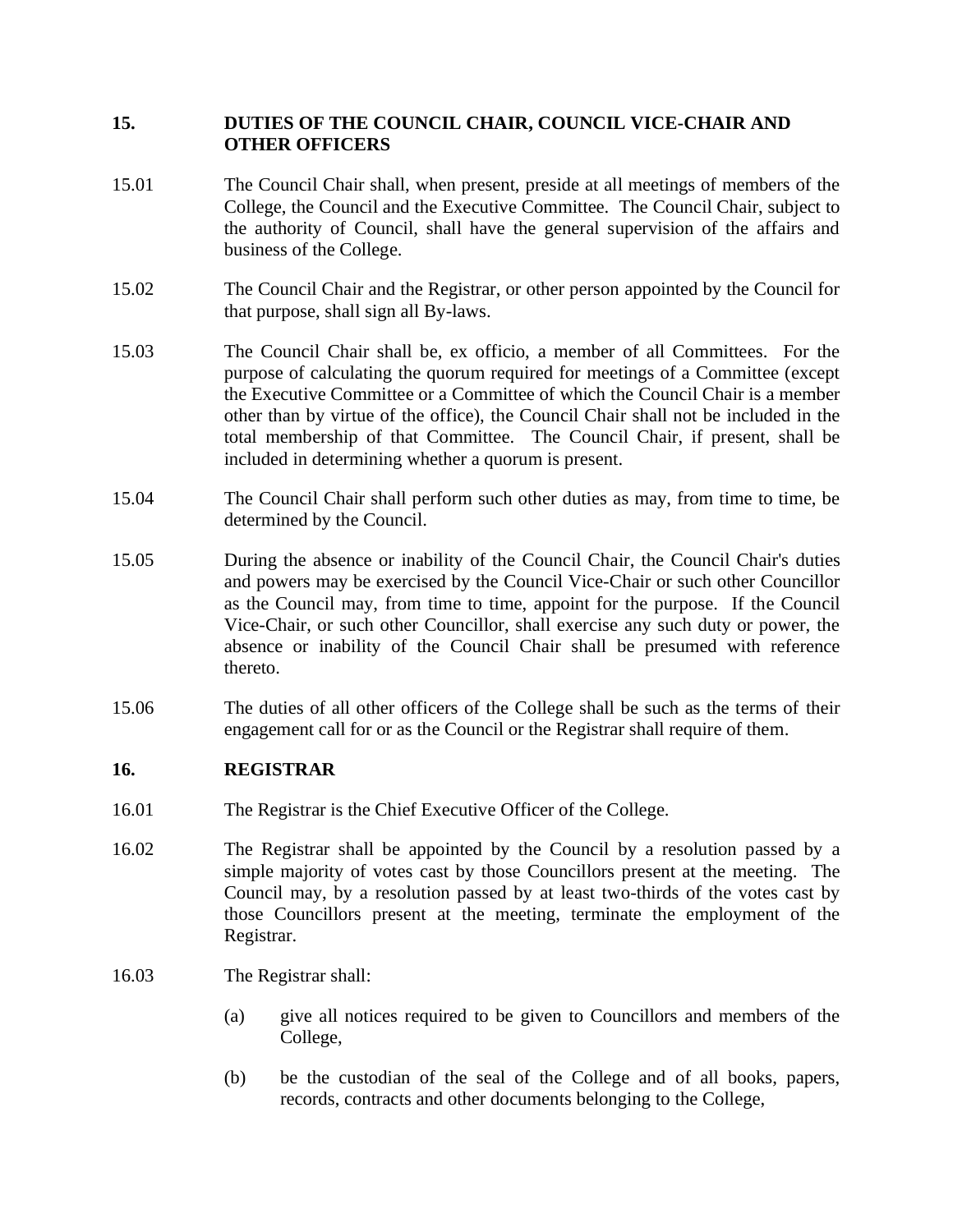- (c) keep full and accurate account of all financial affairs of the College in proper form and deposit all monies or valuables in the name and to the credit of the College in such depositories as may, from time to time, be designated by the Council,
- (d) disburse the funds of the College and render to the Council, whenever required, an account of the financial position of the College,
- (e) engage, dismiss, supervise, and determine the terms of employment of, all other employees of the College, and execute any contracts accordingly,
- (f) keep the register in the form required by the Act, the Regulations, the By-laws and the policies and procedures of the College,
- (g) be responsible for and direct the administration of the affairs and operations of the College,
- (h) prepare the College's annual operating and capital budget for review and, if appropriate, approval by Council,
- (i) supervise the nomination and election of Councillors,
- (j) implement such forms, policies and procedures as he or she considers necessary or advisable to enable the College to fulfil its obligations under the Act, the Regulations and the By-laws and to enable the College to administer its affairs in an appropriate manner,
- (k) fulfil the responsibilities of the position in accordance with the Act, the Regulations, the By-laws and policies and procedures of the College, and
- (l) perform such other duties as may be determined, from time to time, by the Council.

#### **17. DEPUTY REGISTRAR AND ACTING REGISTRAR**

- 17.01 The Council may appoint a Deputy Registrar who shall be an officer of the College.
- 17.02 The Deputy Registrar shall have all the powers of the Registrar under the Act, Regulations or By-laws and shall perform such duties as the terms of his or her designation call for or as the Council or the Registrar shall require of him or her.
- 17.03 During the absence or disability of the Registrar or a vacancy in the office of the Registrar, the Council may appoint an acting Registrar who shall discharge all of the duties of the Registrar.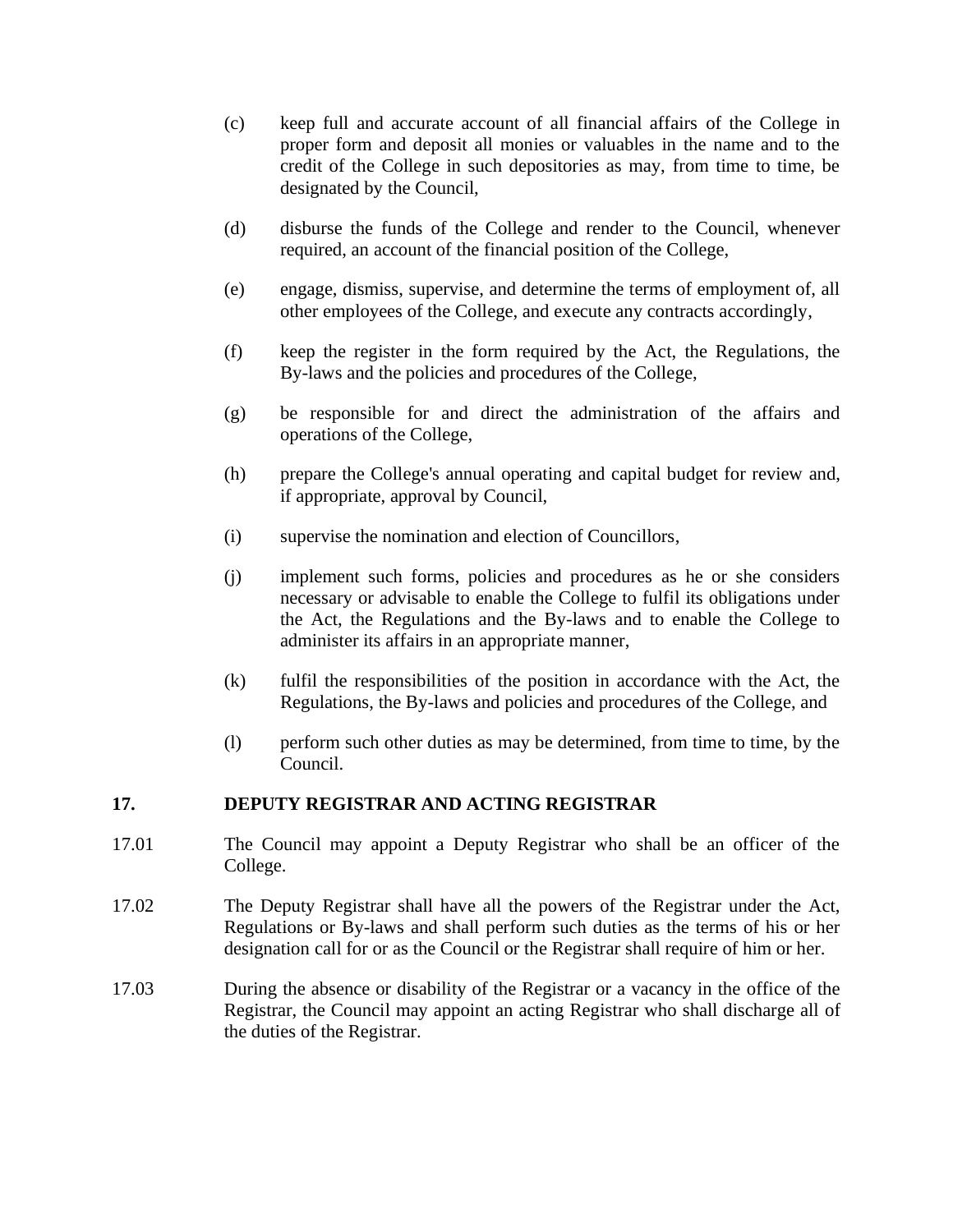## **18. BY-LAWS**

18.01 The Council may enact, amend or repeal any By-law by a simple majority of votes cast by those Councillors present at the meeting and any such action by Council shall be effective immediately without any confirmation by the members of the College or otherwise.

## **19. INDEMNIFICATION**

- 19.01 Every Councillor, Committee member or officer and his or her heirs, executors, administrators, and estate shall, from time to time and at all times, be indemnified and saved harmless out of the funds of the College, from and against:
	- (a) all costs, charges and expenses whatsoever that such person sustains or incurs in respect of any action, suit or proceeding that is proposed, brought, commenced, or prosecuted against such person for or respect of anything done or permitted by the person in respect of the execution of the duties of such person's office, and
	- (b) subject to the policies and procedures of the College and the Government of Ontario, all other costs, charges and expenses that such person sustains or incurs in respect of the affairs of the College,

except any costs, charges or expenses occasioned by such person's wilful neglect or default.

## **20. NOTICES**

- 20.01 Wherever, under the provisions of the Act or the By-laws, service or notice is required to be given, unless otherwise provided herein, such service or notice may be given either by personal delivery, by mail, by registered mail, by courier, by email, or by fax. Any person entitled to receive any such notice under the By-laws may waive such notice either before or after the meeting or other event to which such notice refers. Service or notice shall be completed as follows:
	- (a) for service or notice by mail, registered mail, or courier, by depositing the same in a prepaid sealed wrapper addressed to the addressee at the address that appears in the records of the College at a post office, in a public letter box, with a courier company, or in a courier company's drop box (as appropriate); and
	- (b) for service or notice by e-mail or fax, by sending a transmission electronically to the e-mail address or fax number that appears in the records of the College.
- 20.02 Any notice required by the By-laws shall be deemed to be sent, given or provided at the time when the notice is completed as aforesaid.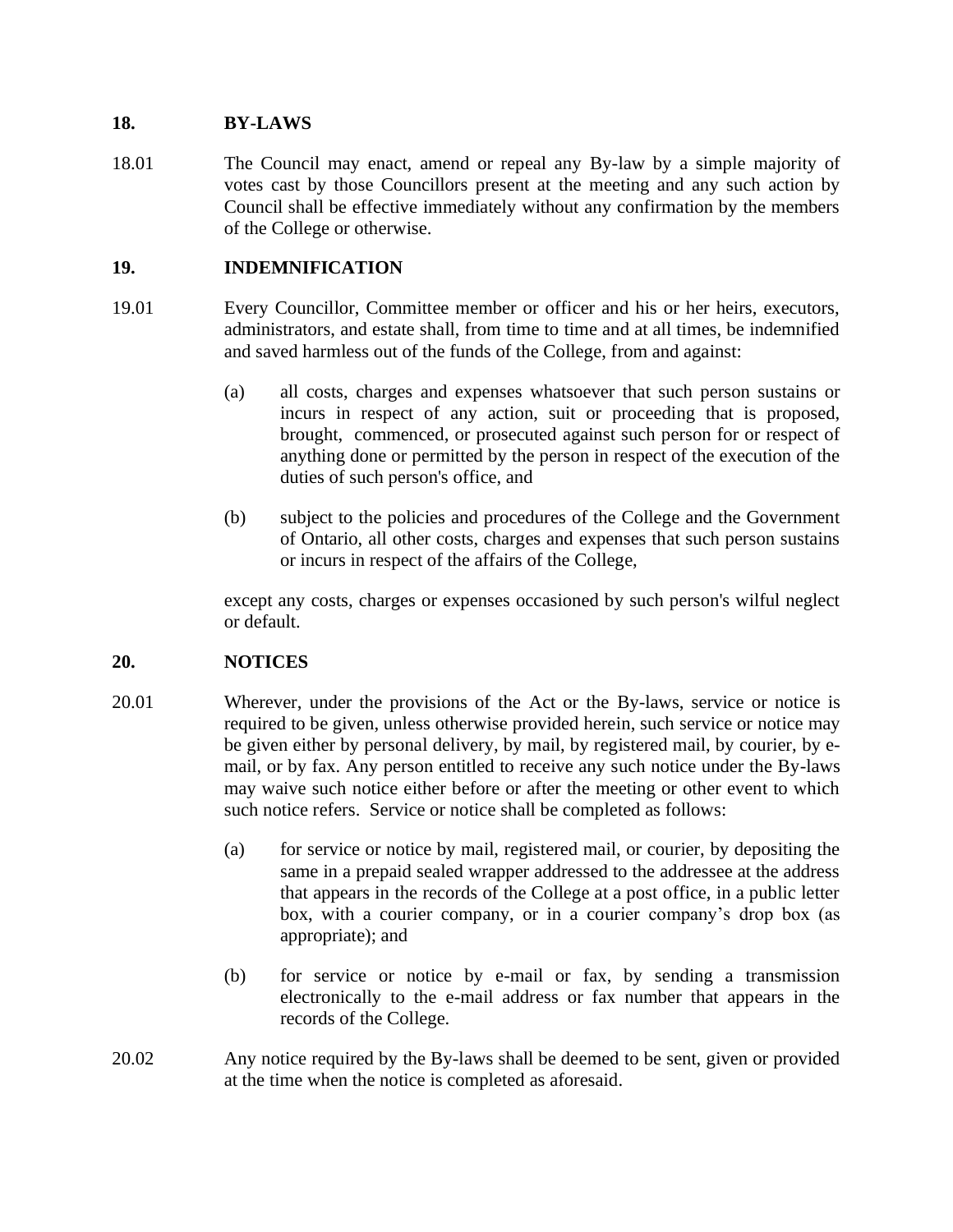- 20.03 Subject to the following sentence, delivery of notices or documents served or provided by:
	- (a) mail or registered mail shall be determined in accordance with subsection 53(2) of the Act;
	- (b) courier shall be determined by the time reported by the courier; and
	- (c) e-mail or fax shall be deemed to be sent and delivered when the same was transmitted electronically.

Except when delivery is determined in accordance with subsection 53(2) of the Act, notices or documents delivered after 5 p.m. shall be considered to have been delivered on the next Business Day.

#### **21. BOOKS, RECORDS AND REPORTS**

21.01 The Council shall ensure that all necessary books and records of the College required by the By-laws or by any applicable statute or law are regularly and properly kept.

#### **22. INFORMATION TO BE PROVIDED BY MEMBERS TO THE COLLEGE**

- 22.01 Each member of the College shall provide to the College, in the manner and at the time or times determined by the Registrar, the information necessary for establishing and maintaining the register and for establishing and maintaining records necessary for the proper functioning of the College. Without limiting the generality of the foregoing, each member of the College shall provide the College with the following information:
	- (a) the member's full name(s), previous name(s) and name(s) commonly used;
	- (b) the name of the member's business or employer;
	- (c) the member's business address(es) (including postal code(s));
	- (d) the member's business telephone number(s);
	- (e) the member's business facsimile number(s) and e-mail address(es);
	- (f) the member's primary place of business or employment;
	- (g) the member's employment information including employment status, fulltime and part-time status, and employment category;
	- (h) the member's home address (including postal code);
	- (i) the member's home telephone number;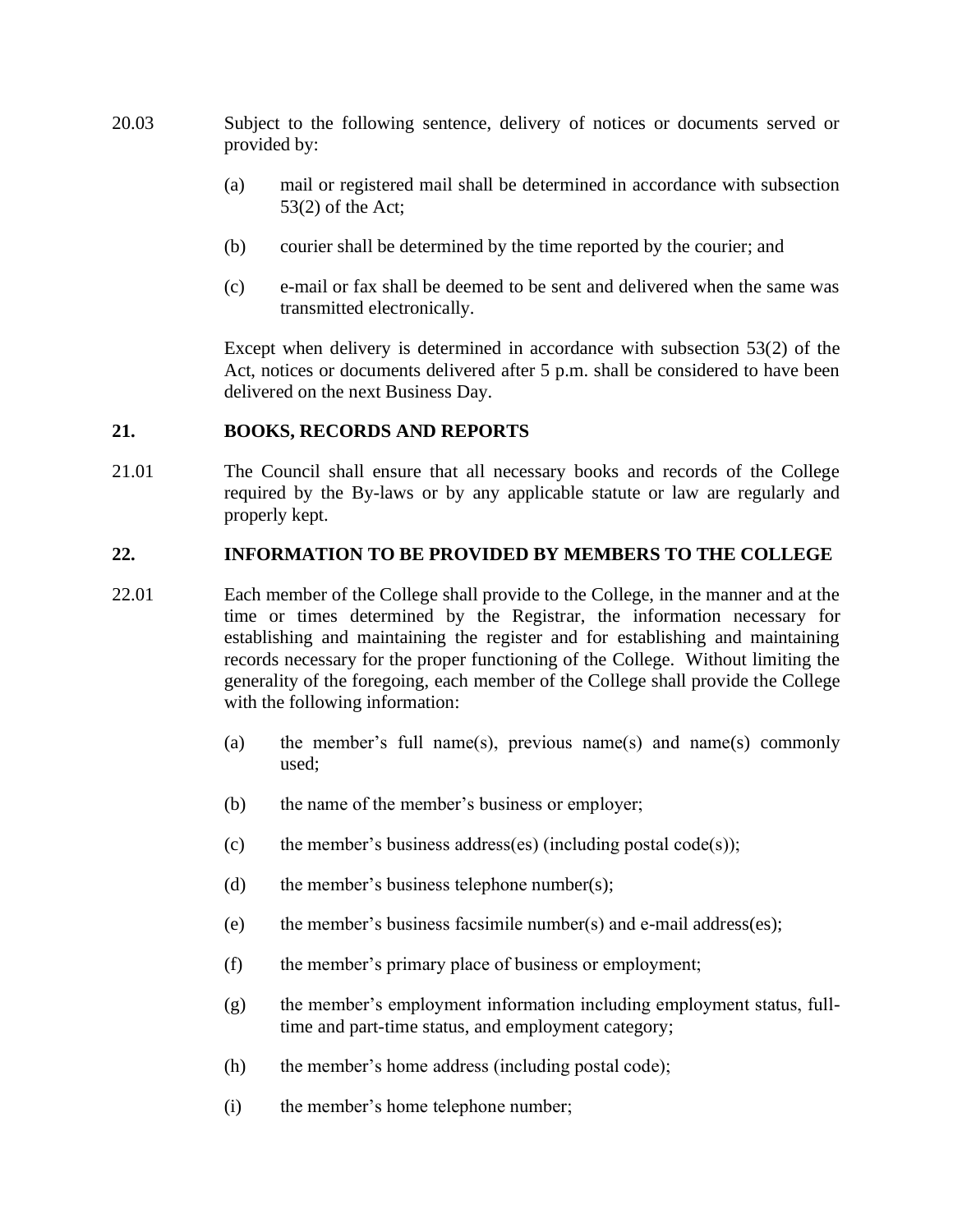- (j) the member's home facsimile number and e-mail address(es);
- (k) the member's preferred mailing address and preferred e-mail address for receiving communications from the College;
- (l) the member's birth date;
- (m) the member's gender; and
- (n) the member's preference to communicate with the College in English or French.
- 22.02 If there is a change in the information provided under section 22.01 or any other information provided by the member, the member of the College shall, within thirty days of the effective date of the change, notify the Registrar in writing of the change.
- 22.03 When requested to do so by the College, a member of the College shall provide to the College, in the manner and at the time or times determined by the Registrar, the following information:
	- (a) for all premises where the member practises the profession, the name of the member's business or employer and the member's business address and business telephone number; and
	- (b) a description of the services the member provides at each of those premises.
- 22.04 Each member of the College shall provide an update of information to the College in the form, manner and at the time or times required by the College.

#### **23. REGISTER**

- 23.01 The following information is prescribed as information that must be kept in the register:
	- (a) registration status of each member and former member of the College;
	- (b) the registration number of each member of the College;
	- (c) the date on which the member's certificate of registration was issued and, if applicable, the date on which the member's certificate of registration was suspended, revoked or cancelled;
	- (d) where the member's certificate of registration is suspended for nonpayment of a fee or penalty required by the By-laws or failure to provide information required by the By-laws, a notation of that fact;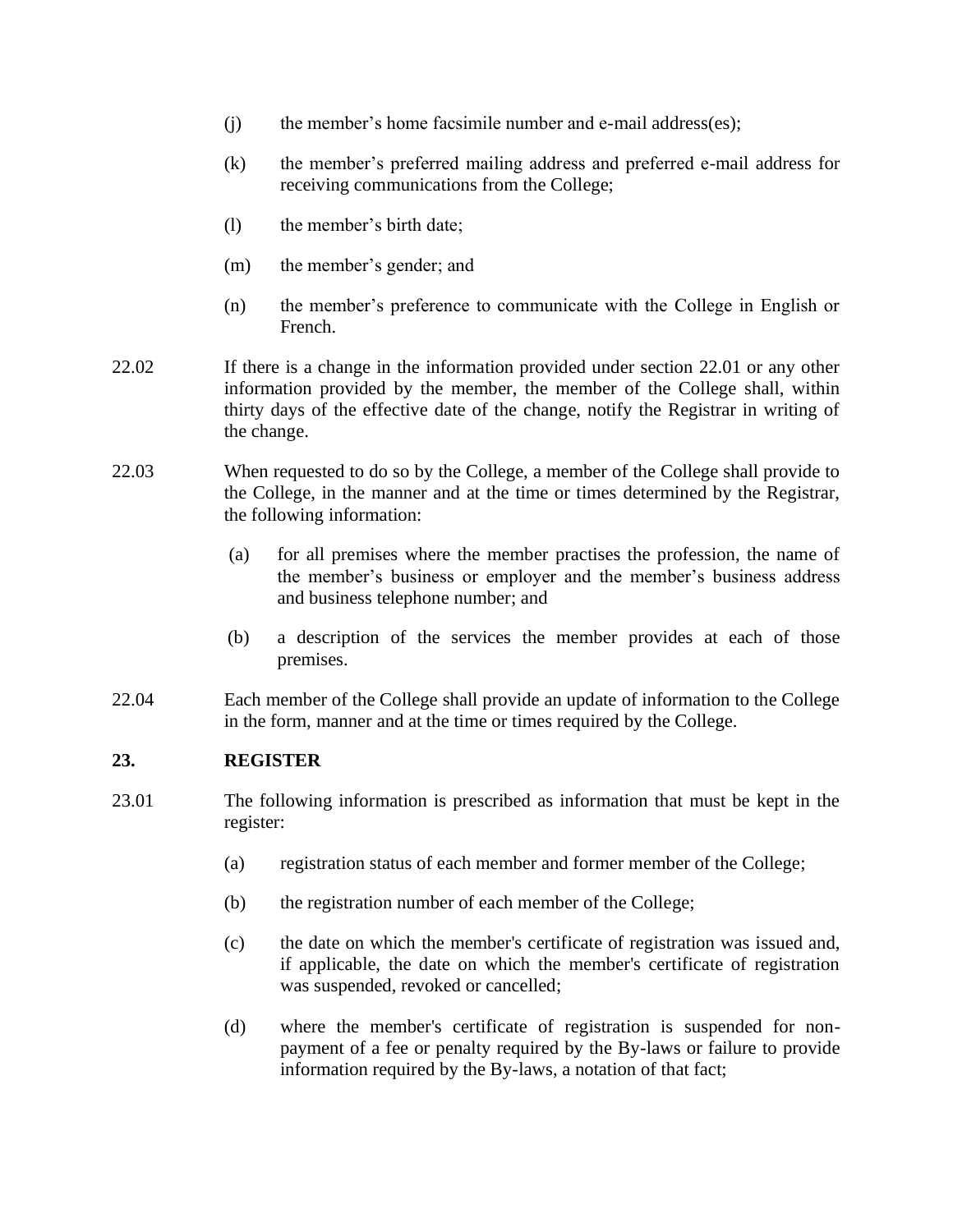- (e) where a member's certificate of registration has expired, a notation of the expiry and the date of expiry;
- (f) where a member's certificate of registration has been reinstated, a notation of the reinstatement and the date of reinstatement;
- (g) where the suspension of the member's certificate of registration is removed, a notation of the removal of the suspension and the date on which the suspension was removed;
- (h) where terms, conditions or limitations have been imposed on a member's certificate of registration, including terms, conditions and limitations resulting from a written undertaking or other agreement between the College and the member, or where such terms, conditions or limitations have been modified, the effective date of the imposition or modification of those terms, conditions or limitations, unless and until those terms, conditions and limitations are removed in accordance with subsection 29(2.2) of the Act;
- (i) where a matter has been referred to the Discipline Committee under section 31, 32 or 36 of the Act in respect of the member and is outstanding:
	- (i) a notation of the fact of the referral;
	- (ii) the date of the referral;
	- (iii) a brief summary of the allegations, in the case of a referral under section 31 or 32 of the Act;
	- (iv) the geographic region(s) from which the incident(s) arose, in the case of a referral under section 31 or 32 of the Act;
	- (v) notice of the date and time of the hearing if the hearing date and time have been set;
	- (vi) a link to any notice of the date and time of the hearing as published on the College's website; and
	- (vii) the next scheduled date and time for the continuation of the hearing if the hearing was adjourned to a specific date and time or if the hearing was adjourned without a specific date or time, a notation to that effect;
- (j) where, during or as a result of a complaint, report or investigation against a member, the member has resigned and agreed never again to engage in the practice of early childhood education in Ontario, a notation of the fact of the resignation and agreement;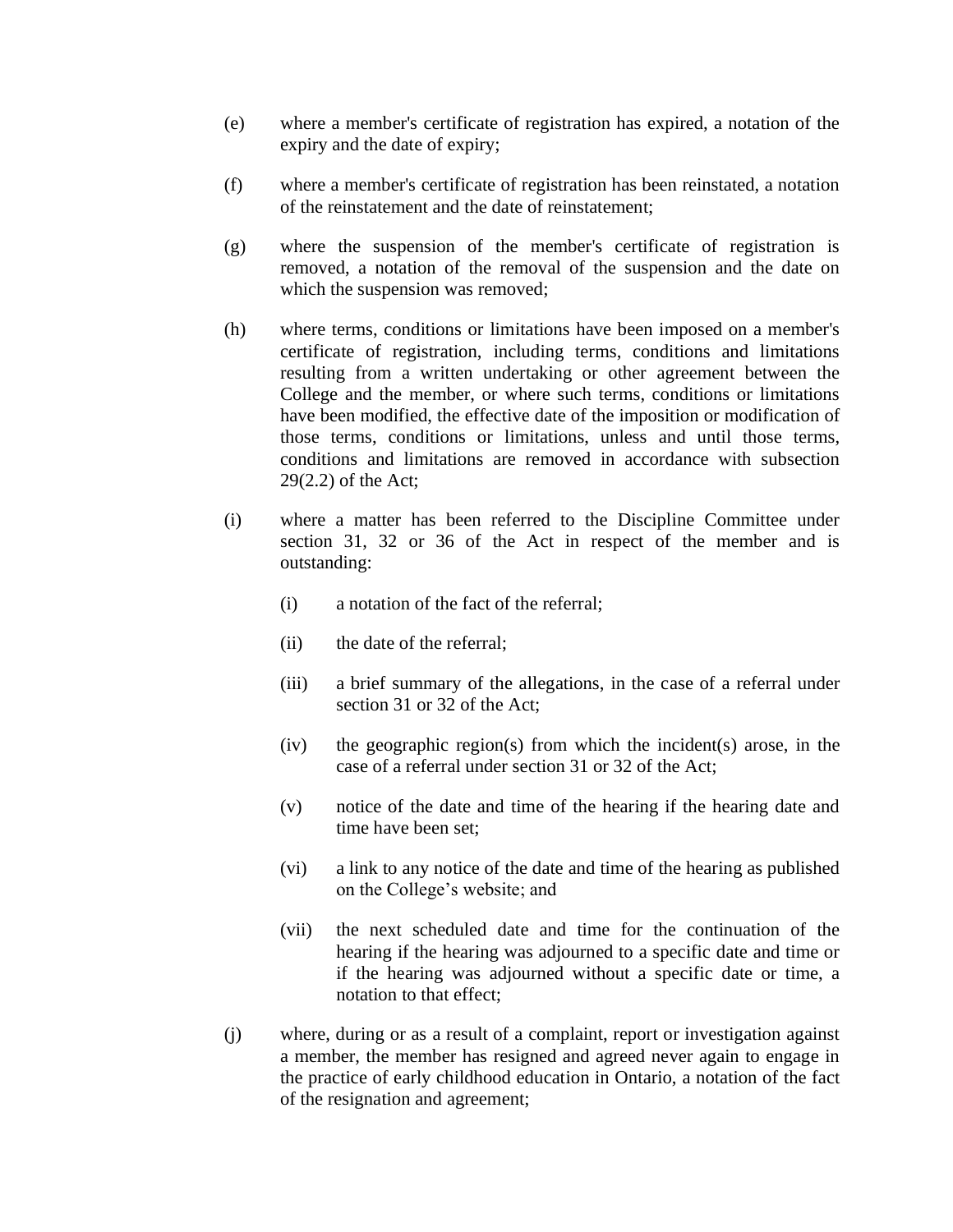- (k) a notation of every decision of the Discipline Committee following a proceeding of the Discipline Committee, together with a link to the decision as published on the College's website and, if a finding of professional misconduct or incompetence has been made:
	- (i) the date on which the Discipline Committee made the finding;
	- (ii) the date on which the Discipline Committee made the order;
	- (iii) if terms, conditions or limitations have been imposed, a notation of the fact, content and effective date of the terms, conditions or limitations, unless and until those terms, conditions and limitations are removed in accordance with subsection 29(2.2) of the Act; and
	- (iv) if the finding(s) is appealed, a notation that it is under appeal until the appeal has been finally disposed of; and
- (l) any information the College and the member have agreed should be included in the register.
- 23.02 Notwithstanding the fact that terms, conditions and limitations imposed on a certificate of registration may be removed from the register in accordance with subsection 29(2.2) of the Act, the fact that terms, conditions and limitations were imposed in accordance with a decision of the Discipline Committee following a proceeding will continue to be contained in the register in accordance with clause 29(2)(b.5) of the Act.
- 23.03 Pursuant to subsection 29(2.5) of the Act, the following information shall be removed from the register by the Registrar:
	- (a) the information referred to in subsection  $23.01(i)$  where the matter referred to the Discipline Committee has been resolved;
	- (b) the information referred to in subsection  $23.01(k)$ , if all of the following conditions have been met:
		- (i) the information is not a notation of a decision or resolution, or a link to the decision or resolution, ordered or adopted by the Discipline Committee that required a reprimand, an admonishment, counselling, a fine, or the imposition of a term, condition or limitation on a certificate of registration;
		- (i.1) the information does not relate to a matter that resulted in an order to revoke or suspend a certificate;
		- (ii) more than three (3) years have passed since the order became final or such longer period of time if ordered by the Discipline Committee pursuant to paragraph 33(5)1 of the Act;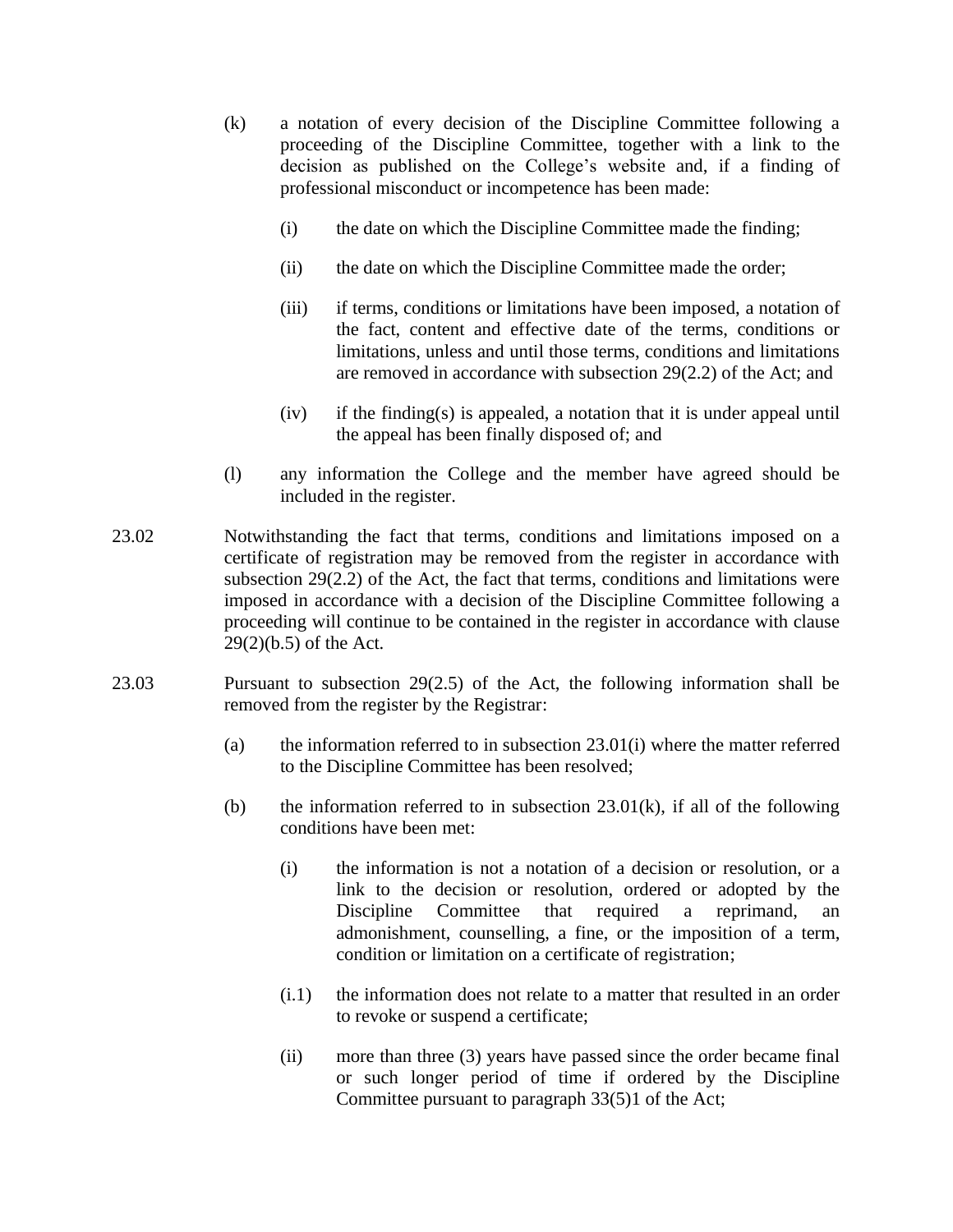- (iii) the member has made an application to the Discipline Committee for the removal of the information from the register because the information is no longer relevant to the member's suitability to practise, and if,
	- (A) the Discipline Committee believes that the removal of the information outweighs the desirability of public access to the information in the interest of any person affected or the public interest, and
	- (B) the Discipline Committee has directed the Registrar to remove the information from the register; and
- (iv) the information does not relate to disciplinary proceedings concerning sexual abuse, sexual misconduct or a prohibited act involving child pornography;
- (c) the information described in clauses  $(b.2)$ ,  $(b.3)$ , and  $(b.5)$  of subsection 29(2) of the Act, if all of the following conditions have been met:
	- (i) the Discipline Committee determined that all of the allegations of professional misconduct or incompetence were unfounded; and
	- (ii) the member against whom the allegations were made requests the removal of the information; and
- (d) the information described in clause  $(d.1)$  of subsection 29(2) of the Act if the Registrar is of the opinion that the information is no longer relevant to the member's membership.
- 23.04 The Registrar shall provide a copy of a part or parts of the register under subsection 29(4) of the Act in accordance with policies approved by Council, from time to time.

#### **24. FORM OF COMPLAINTS**

- 24.01 For the purposes of section 44(1)25 of the Act, a complaint shall:
	- (a) be in writing or in another form that is capable of being reproduced, such as a disc or tape;
	- (b) contain the following information:
		- (i) the name of the complainant;
		- (ii) telephone number and address at which the complainant can be contacted by the College, unless the complainant is the Registrar or another employee of the College; and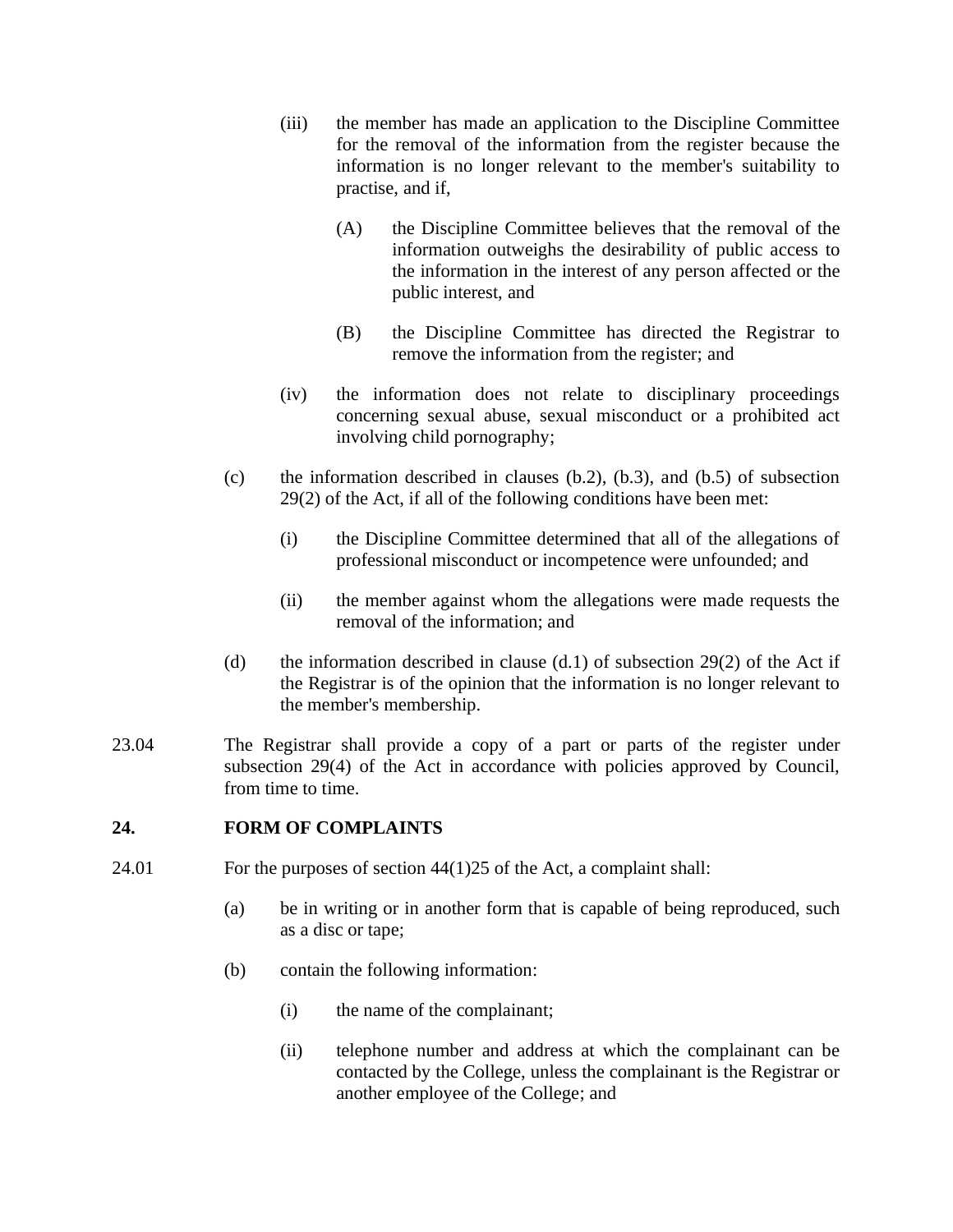- (iii) the name of the member of the College who is the subject of the complaint, or, if the complainant does not know the name of the member, sufficient particulars so that, by reasonable inquiry, the College can determine the name of the member; and
- (c) contain a statement regarding the conduct or actions of the member of the College with sufficient details to identify the complainant's concerns, including,
	- (i) a description of the conduct or actions of the member of the College giving rise to the complaint, with sufficient particulars to enable the event or events giving rise to the complaint to be identified; and
	- (ii) the date(s), time(s), and place(s) of the event or events giving rise to the complaint, if known.
- 24.02 A complaint may contain other information which is relevant to the subject matter of the complaint or which may assist in the investigation of the complaint, including a list of the names, telephone numbers and addresses of any witnesses to the conduct or actions of the member of the College who is the subject of the complaint.
- 24.03 If a complaint concerns the conduct or actions of more than one member of the College, a separate complaint shall be filed in connection with the conduct or actions of each member of the College unless, in the discretion of the College, the filing of a single complaint is appropriate in the circumstances.

## **25. REMUNERATION**

25.01 Councillors, members of Committees and individuals on a roster of eligible panellists for Committees, other than persons appointed by the Lieutenant Governor in Council, shall be paid honoraria and reimbursed by the College for reasonable expenses properly incurred while carrying out duties as members of the Council or a Committee (including without limitation on panels of Committees), in accordance with a policy approved by the Council, from time to time.

#### **26. ANNUAL MEETING OF MEMBERS**

- 26.01 The annual meeting of the members of the College shall be held in Ontario, at a place and time determined by the Council Chair, provided that the first annual meeting shall be held not more than fifteen (15) months after the day the transitional period defined in section 59 of the Act ends and thereafter not more than fifteen (15) months after the holding of the last preceding annual meeting.
- 26.02 The purpose of the annual meeting of the members of the College shall be to inform members of the College of the activities of the Council and College.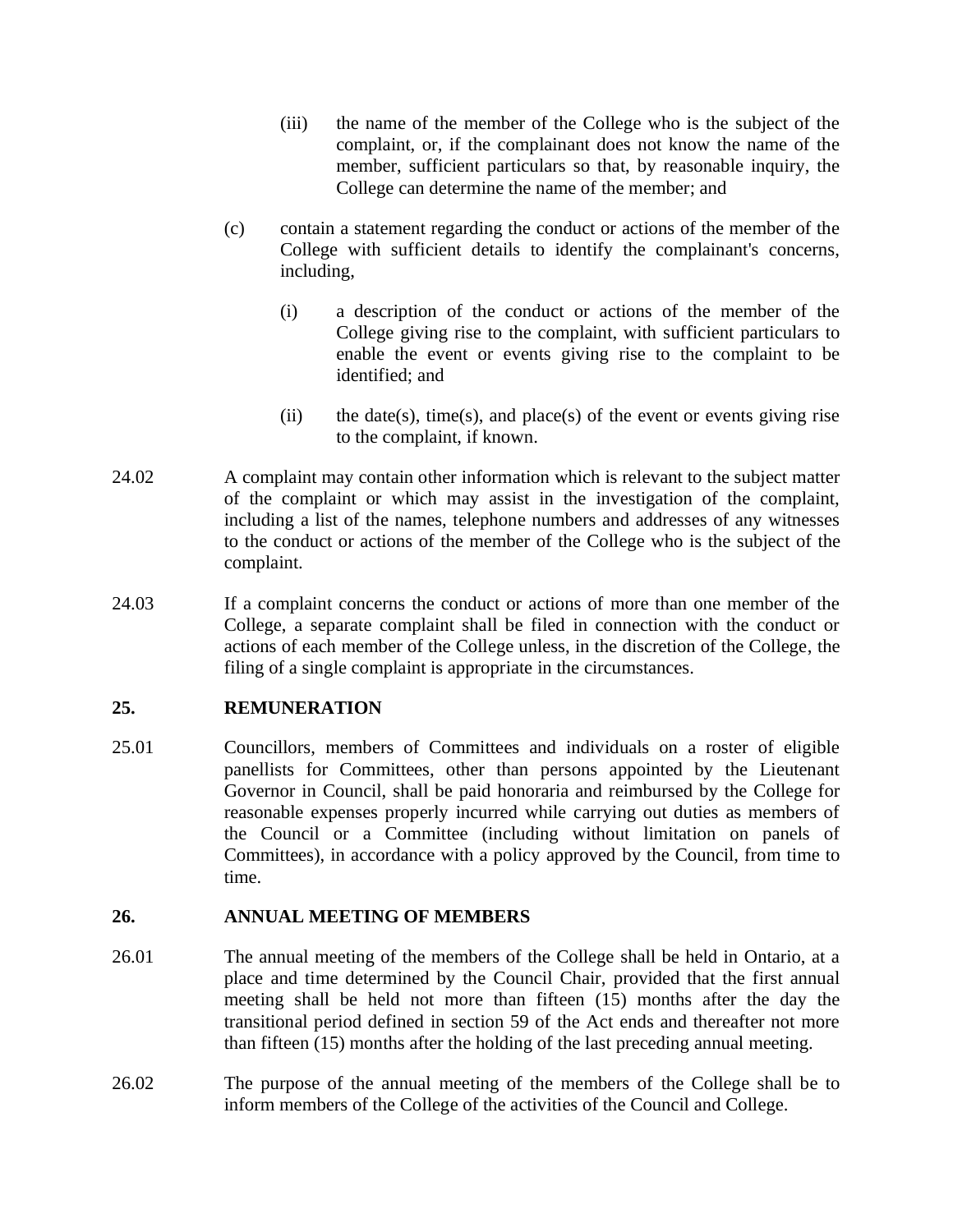- 26.03 No public notice or advertising of the annual meeting of the members of the College shall be required, but notice of the time and place of every such meeting shall be given to each member of the College thirty (30) days or more before the time fixed for the holding of such meeting. Notice of an adjourned annual meeting of members of the College is not required if the time and place of the adjourned meeting is announced at the original meeting.
- 26.04 No error or omission in giving notice of any annual meeting or any adjourned meeting of the members of the College shall invalidate such meeting or make void any proceedings taken thereat and any member of the College may at any time waive notice of any such meeting.
- 26.05 The only persons entitled to attend an annual meeting of members of the College shall be the members of the College, the Councillors, the officers of the College and the auditor of the College. Any other person may be admitted only on the invitation of the chair of the meeting.
- 26.06 A quorum for the transaction of business at any annual meeting of members of the College shall consist of at least ten (10) members of the College present in person.
- 26.07 The business at the annual meeting of members of the College shall consist of reports by the Council, the auditor, and by one or more of the committees of Council. There shall be a question period during which members of the College may ask questions regarding the reports. No motions shall be proposed nor votes taken at the annual meeting of members of the College.

#### **27. CONFLICT OF INTEREST**

- 27.01 A "conflict of interest" is a situation in which a Councillor, a member of a Committee or an officer has a direct or indirect private or personal interest sufficient, on a reasonable basis, to influence or appear to influence the exercise of his or her duties. This includes, but is not limited to, situations involving:
	- (a) a direct or indirect pecuniary interest of the Councillor, member of a Committee or officer;
	- (b) organizations to which the Councillor, member of a Committee or officer or a member of his or her family has a direct or indirect obligation;
	- (c) a professional or personal relationship; or
	- (d) a Councillor, member of a Committee, or officer or a member of his or her family holding a position (such as director, owner, board member, officer, or employee) in another organization which involves duties to such other organization.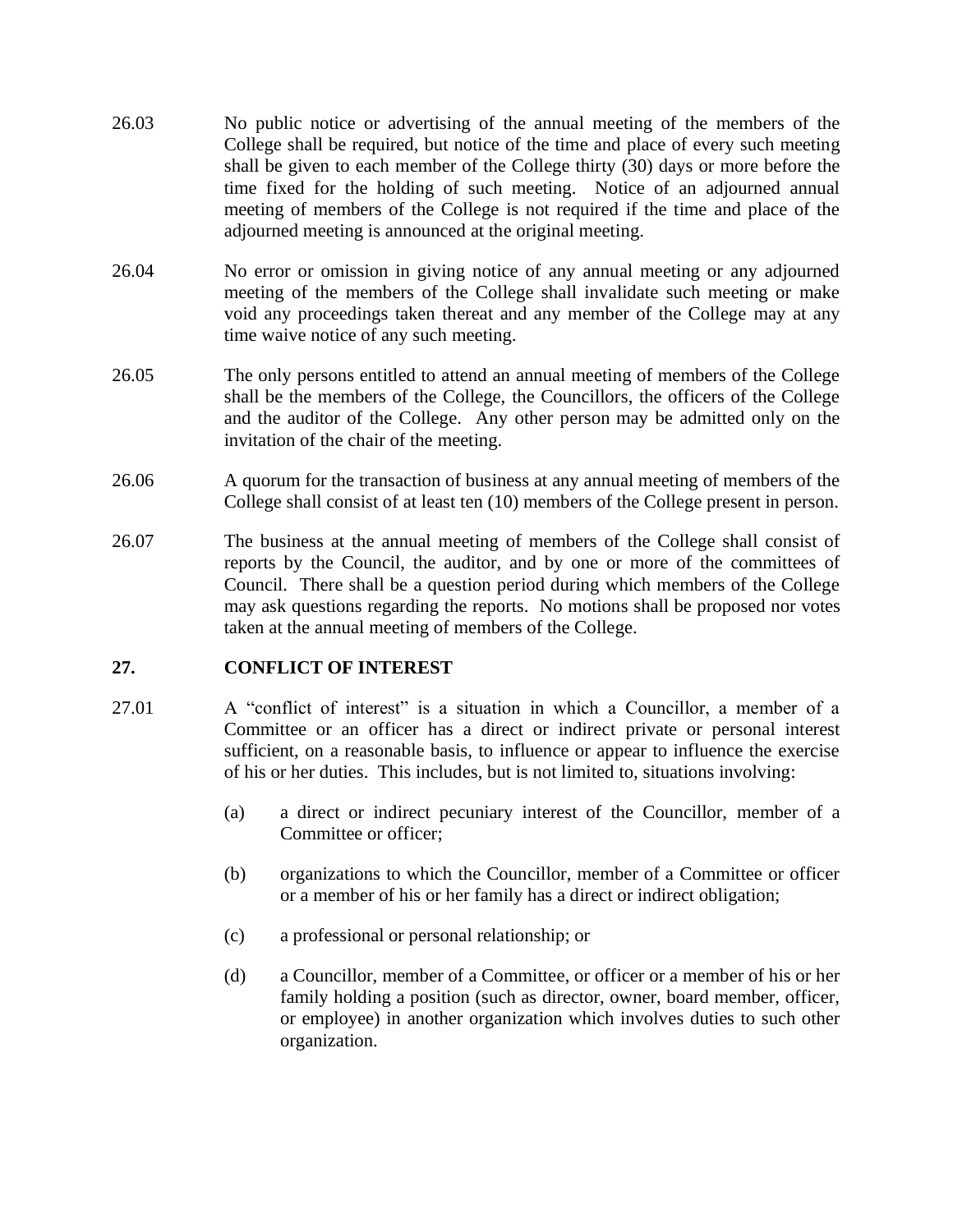Actual influence is not required in order for a conflict of interest situation to exist. It is sufficient if there is a reasonable apprehension that there may be such influence.<sup>1</sup>

- 27.02 Where reference is made in section 27.01 to "a member of his or her family", it means anyone connected with the Councillor, member of the Committee, or officer by blood relationship, marriage, common-law or adoption.
- 27.03 Despite section 27.01, it is not a conflict of interest for a Councillor to approve resolutions relating to,
	- (a) the remuneration of Councillors and members of Committees;
	- (b) the indemnification of Councillors and members of Committees; or
	- (c) the acquisition of insurance in respect of the indemnification of Councillors and members of Committees.
- 27.04 A Councillor, a member of a Committee or an officer who has a conflict of interest in respect of any matter that is the subject of debate, action or intended action by the Council or Committee, as the case may be, or who believes that he or she may have one, shall disclose it immediately upon becoming aware of it, to,
	- (a) the Council Chair or chair of the Committee, as the case may be, if the Councillor, member or officer is not the Council Chair or chair of the committee; or
	- (b) the Council Vice-Chair or vice-chair of the Committee, as the case may be, if the Councillor, member or officer is the Council Chair or chair of the committee.
- 27.05 Unless otherwise directed by the Council pursuant to a resolution of the Council, a Councillor, a member of a Committee, or an officer who has a conflict of interest in respect of any matter that is the subject of debate, action or intended action:
	- (a) shall declare his or her conflict of interest at any Council meeting or any meeting of a Committee prior to any discussion to which the conflict of interest relates, provided such declaration would not constitute a breach of confidentiality;

 $1$  One of the hallmarks of a conflict of interest situation is that a reasonable person, informed of all of the circumstances, would have a reasonable apprehension (in the sense of reasonable expectation or concern) that the interest might influence the Councillor, member of a Committee or officer. The influence need not be actual but may simply be perceived. However, a mere possibility or suspicion of influence is not sufficient to give rise to a conflict of interest. The interest must be significant enough to give rise to a "reasonable apprehension" that the private or personal interest may influence the Councillor, member of a Committee or officer in the exercise of his or her duties.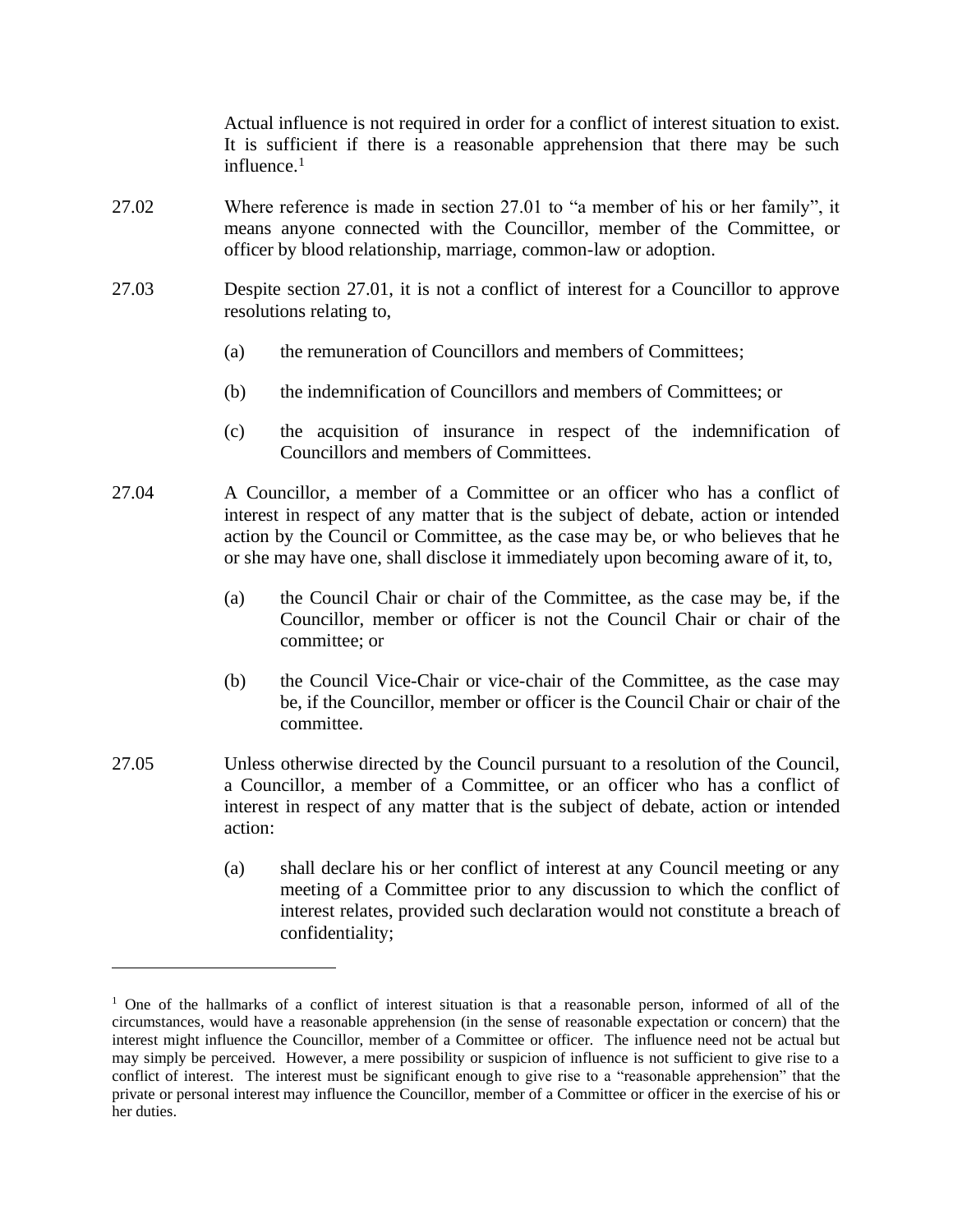- (b) shall withdraw from any Council meeting or any meeting of a Committee during any discussion to which the conflict of interest relates;
- (c) shall not vote upon any resolution to which the conflict of interest relates; and
- (d) shall not attempt directly or indirectly to influence any decision of Council, or a Committee, to which the conflict of interest relates.
- 27.06 Every declaration of conflict of interest made under section 27.05 shall be recorded in the minutes of the meeting.

## **28. PROCEDURE FOR HANDLING AN ALLEGED BREACH BY A COUNCILLOR, MEMBER OF A COMMITTEE, OFFICER OR INDIVIDUAL ON A ROSTER OF ELIGIBLE PANELLISTS FOR A COMMITTEE**

28.01 In this Article 28, the following words shall have the meanings set out below:

"**Agreements**" means the Agreement regarding Duties of Members of Council and the Agreement regarding Confidentiality collectively;

"**Agreement regarding Duties of Members of Council**" means the agreement entered into by an elected Councillor in accordance with By-law No. 7, as the same may be amended from time to time;

"**Agreement regarding Confidentiality**" means the agreement entered into by a Councillor, member of a Committee or individual on a roster of eligible panellists for a Committee regarding his or her duties to keep information confidential, as the same may be amended from time to time;

"**breach**" includes a failure to comply with the Code of Conduct or either of the Agreements.

"**Code of Conduct**" means the Code of Conduct approved by the Council on January 9, 2013, as the same may be amended from time to time.

"**officer**" excludes the Registrar and Deputy Registrar.

For greater certainty, nothing in this Article 28 is intended to have the effect of imposing the duties set out in the Code of Conduct or the Agreements on individuals to whom the Code of Conduct or Agreements do not otherwise apply.

28.02 Where a Councillor, a member of a Committee, an officer or an individual on a roster of eligible panellists for a Committee believes that another Councillor, member of a Committee, officer or individual on a roster of eligible panellists for a Committee has breached Article 27, the Code of Conduct or either of the Agreements, or any one or more of the foregoing, the Councillor, member of a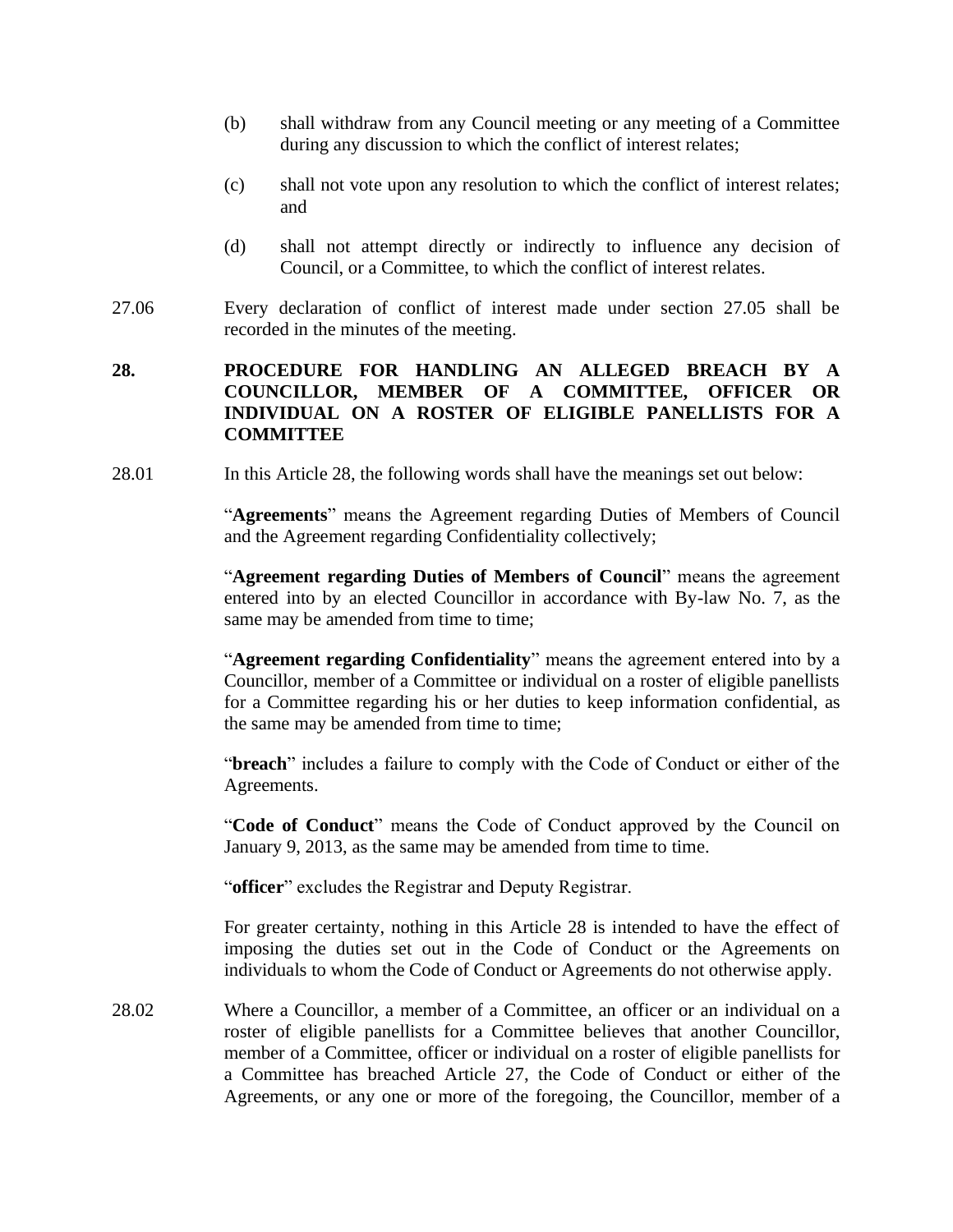Committee, officer or individual on a roster of eligible panellists for a Committee may provide a written statement to the Council Chair, the Council Vice-Chair or the Registrar setting out the following:

- (a) the name of the Councillor, member of a Committee, officer or individual on a roster of eligible panellists for a Committee who he or she believes has breached Article 27, the Code of Conduct or either of the Agreements, or any one or more of the foregoing, and
- (b) the factual basis for his or her belief.
- 28.03 If it is believed that a Councillor, a member of a Committee, an officer or an individual on a roster of eligible panellists for a Committee has breached Article 27, the Code of Conduct or either of the Agreements, or any one or more of the foregoing, an investigation may be conducted by or under the direction of the Council Chair, the Council Vice-Chair or the Registrar, or by or under the direction of one of the Council Chair or the Council Vice-Chair together with the Registrar, depending on the circumstances. Any two of the Council Chair, Council Vice-Chair and Registrar may attempt to resolve a matter brought to their attention under section 28.03 in any manner they deem acceptable without conducting an investigation.
- 28.04 The Councillor, member of a Committee, officer or individual on a roster of eligible panellists for a Committee whose conduct is subject to investigation shall be provided with at least fourteen (14) days to provide a written response to the alleged breach.
- 28.05 The results of the investigation will be reported to the Executive Committee. Subject to section 28.07, the Executive Committee will determine, after consultation with independent legal counsel, whether the matter should be referred to the Council, taking into account the seriousness of the matter and other relevant factors.<sup>2</sup>
- 28.06 The Executive Committee may attempt to resolve a matter brought before it in any manner it deems acceptable without referring the matter to the Council or making any findings.
- 28.07 If the matter is referred to the Council, the Councillor, member of a Committee, officer or individual on a roster of eligible panellists for a Committee whose conduct is the subject of the alleged breach shall be provided with at least

<sup>&</sup>lt;sup>2</sup> There may be circumstances where the Executive Committee may exercise its discretion to consider and determine on behalf of the Council whether there has been a breach and the appropriate sanction, if any. For example, the nature of the matter may potentially give rise to complaints, discipline and/or fitness to practise proceedings, in which event the Council's consideration and determination of the matter could interfere with the ability of the relevant Committee to proceed with any such proceeding. However, without limiting the discretion of the Executive Committee, in light of the purpose of Article 27, the Code of Conduct and the Agreements, it is anticipated that, in most circumstances, the Executive Committee will refer the matter to the Council.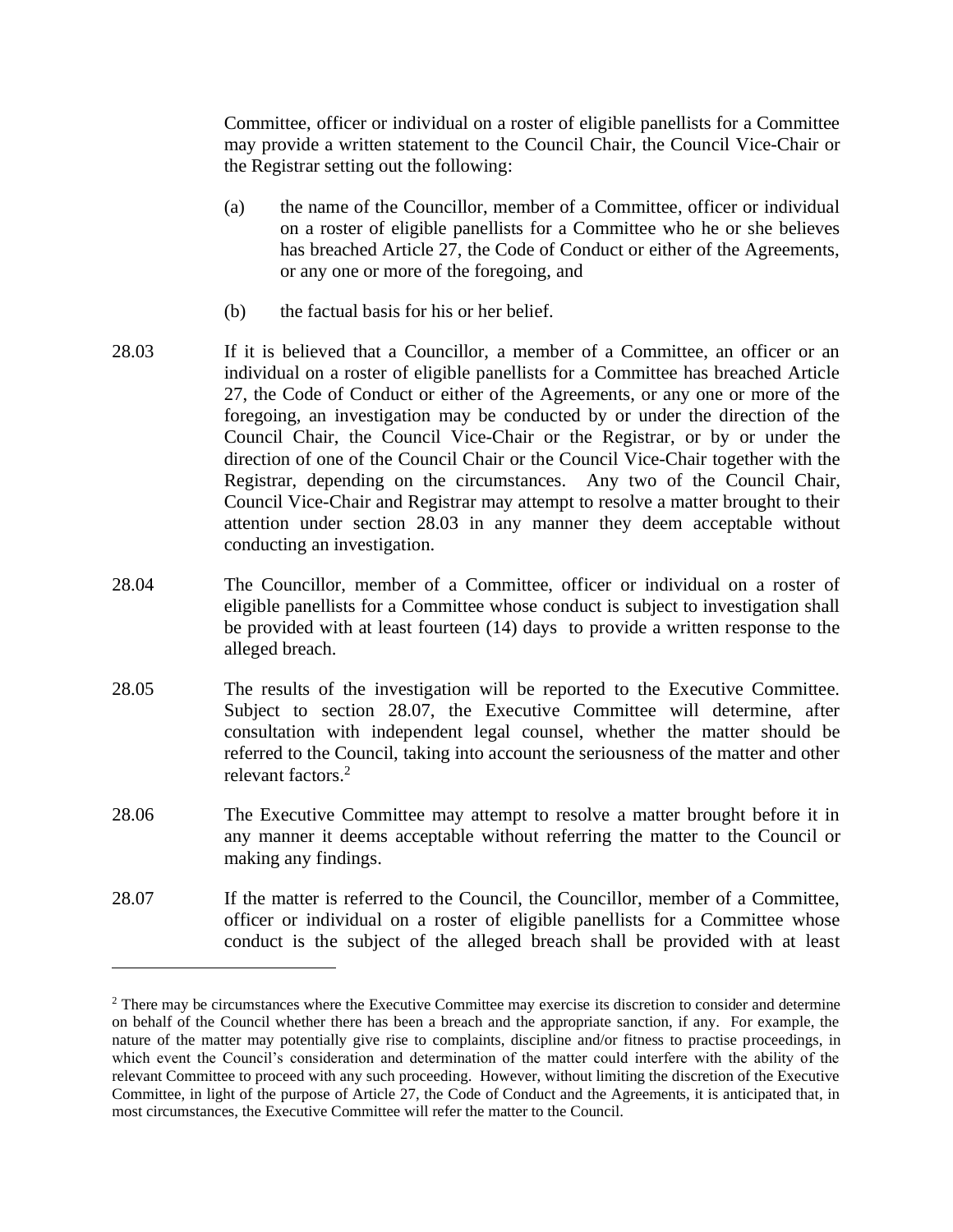fourteen (14) days to make written submissions to the Council. Subject to the foregoing, the Council need not hold a hearing or afford to any person the opportunity of making oral or written submissions before making a decision under this Article 28.

- 28.08 If the matter is referred to the Council, the Council shall consider and determine, by resolution passed by at least two-thirds of the votes cast by those Councillors who are present and entitled to vote, whether the Councillor, member of a Committee, officer or individual on a roster of eligible panellists for a Committee has breached Article 27, the Code of Conduct, or either of the Agreements, or any one or more of the foregoing, and the appropriate sanction, if any. The vote shall be taken by secret ballot.
- 28.09 Sanctions may include, but are not limited to, any one or any combination of the following: a demand for an apology, a requirement for assurances that similar behaviour will not occur in the future, suspension of a Councillor, member of a Committee, officer or individual on a roster of eligible panellists for a Committee until an apology is received or a resolution acceptable to Council is reached, a demand for immediate written resignation of a Councillor, member of a Committee, officer or individual on a roster of eligible panellists for a Committee, a request for the resignation of the Councillor through the Minister, and disqualification of a Councillor, member of a Committee, officer or individual on a roster of eligible panellists for a Committee.
- 28.10 The Councillor, member of a Committee, officer or individual on a roster of eligible panellists for a Committee whose conduct is the subject of the alleged breach shall not take part in any Council deliberation or vote which is taken pursuant to this Article 28, and shall not be present during the vote on the issue(s). The Councillor, member of a Committee, officer or individual on a roster of eligible panellists for a Committee whose conduct is the subject of the alleged breach shall not be counted as a member of the Council in determining whether a quorum exists or whether any relevant resolution is carried or defeated.
- 28.11 The Council shall give its decision and its reasons in writing and shall provide a copy of the written decision and reasons to the Councillor, member of a Committee, officer or individual on a roster of eligible panellists for a Committee whose conduct is the subject of the alleged breach. The decision of the Council is final and binding, and not subject to appeal.
- 28.12 If the Executive Committee determines not to refer the matter to the Council and, subject to section 28.07, the Executive Committee on behalf of the Council shall consider and determine whether the Councillor, member of a Committee, officer or individual on a roster of eligible panellists for a Committee has breached Article 27, the Code of Conduct, or either of the Agreements, or any one or more of the foregoing, and the appropriate sanction, if any. Sections 28.08, 28.09, 28.10, 28.11 and 28.12 apply mutatis mutandis to the consideration and determination by the Executive Committee under this Article.